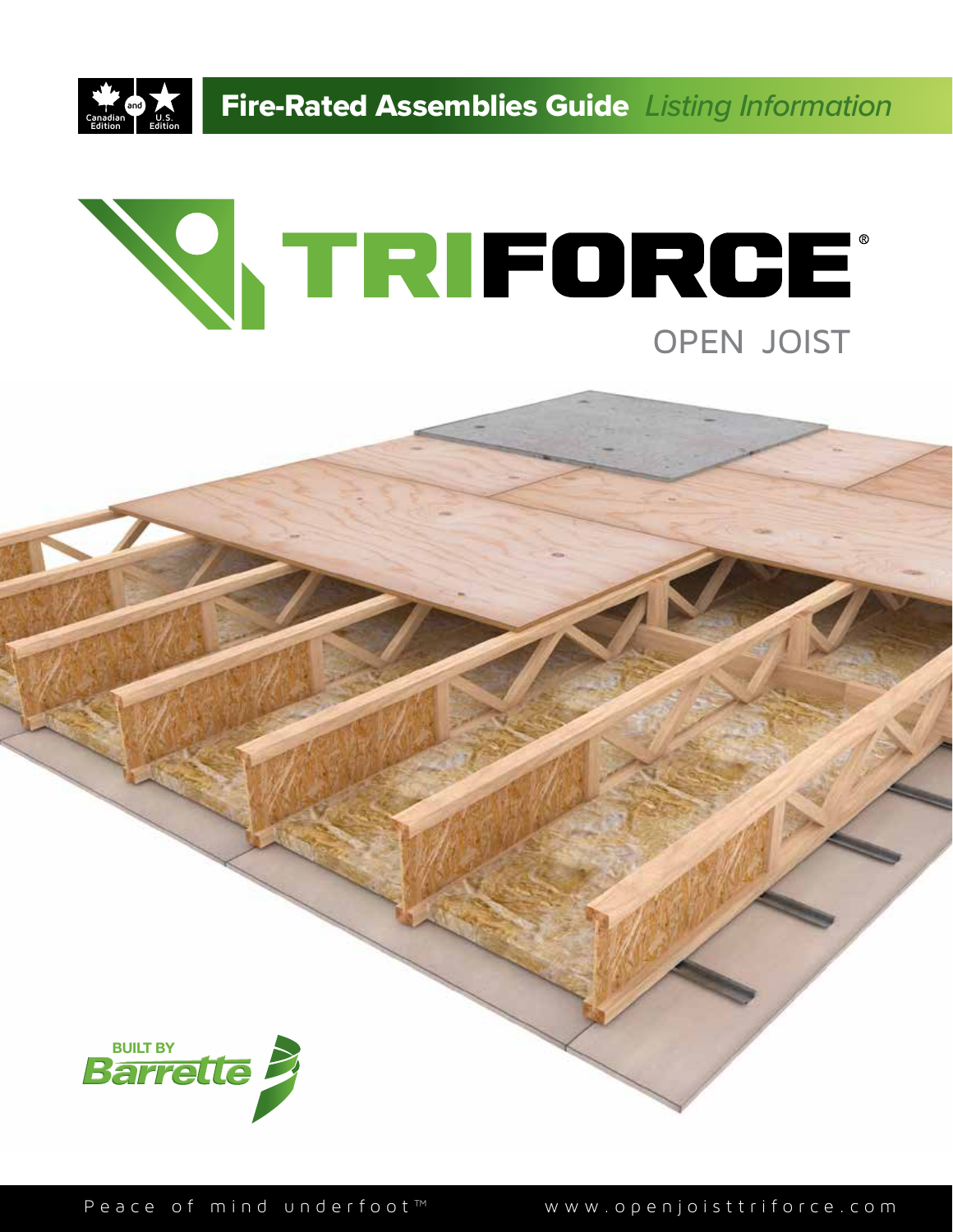# Table of Contents

- 1 Ratings
- 2 Fire Performance Ratings for Multifamily Buildings
- 3 BS/SFWT 45-01: 45-Minute Fire Rating
- 6 BS/SFWT 60-01: 60-Minute Fire Rating
- 9 BS/SFWT 60-02: 60-Minute Fire Rating
- 12 BS/SFWT 60-03: 60-Minute Fire Rating
- 15 BS/SFWT 60-04: 60-Minute Fire Rating
- 18 BS/SFWT 60-05 A and B: 60-Minute Fire Rating
- 21 BS/SFWT 90-01: 90-Minute Fire Rating
- 23 BS-SFWT 120-01: 120-Minute Fire Rating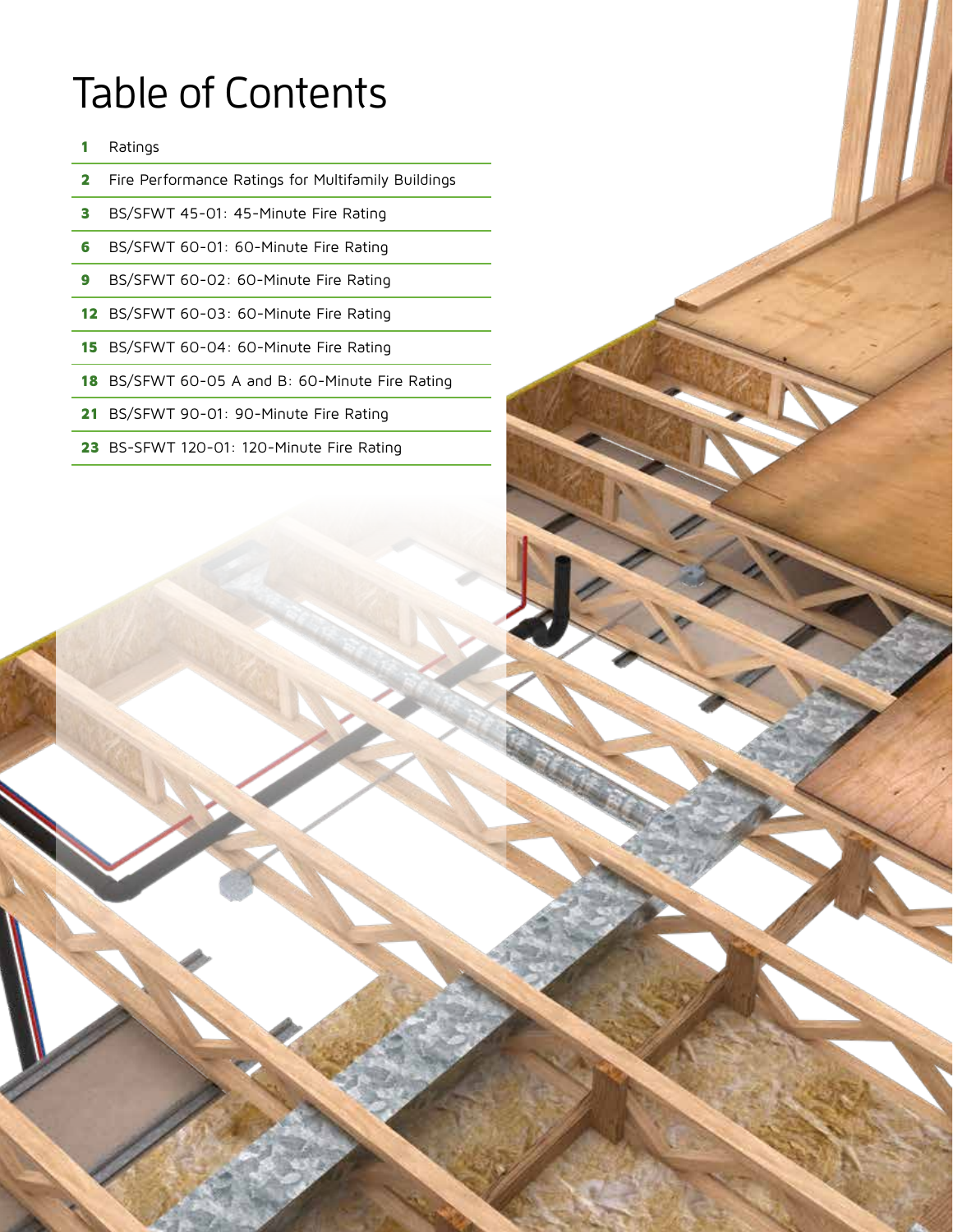

The **TRIFORCE®** open joist is a prefabricated parallel chord joist (minimum depth: 9 ½ in.) with a structural-quality OSB panel at one end that can easily be trimmed up to 24 in. onsite. It is fabricated from selected wood and assembled using finger-jointed technology.

# Ratings

| Standard                   | Rating     | Design Number        |
|----------------------------|------------|----------------------|
|                            | 45-Minute  | <b>BS/SFWT 45-01</b> |
|                            | 60-Minute  | BS/SFWT 60-01        |
|                            | 60-Minute  | <b>BS/SFWT 60-02</b> |
| ASTM E 119 / CAN/ULC S 101 | 60-Minute  | BS/SFWT 60-03        |
|                            | 60-Minute  | <b>BS/SFWT 60-04</b> |
|                            | 60-Minute  | BS/SFWT 60-05        |
|                            | 90-Minute  | <b>BS/SFWT 90-01</b> |
|                            | 120-Minute | BS/SFWT 120-01       |

## Attribute Value

Criteria CAN / ULC S101 (2007) Criteria ASTM E119 (2012a) CSI Code 06 17 53 Shop-Fabricated Wood Trusses<br>
Intertek Services Certification Intertek Services Listed or Inspected LISTED Listing Section Prefabricated Joists Spec ID 35685



Fire-rated assemblies can be found in the Intertek Directory of Building Products.

Please go to https://whdirectory.intertek.com and search for "Barrette Structural Inc." using the Company field or Spec ID 35686.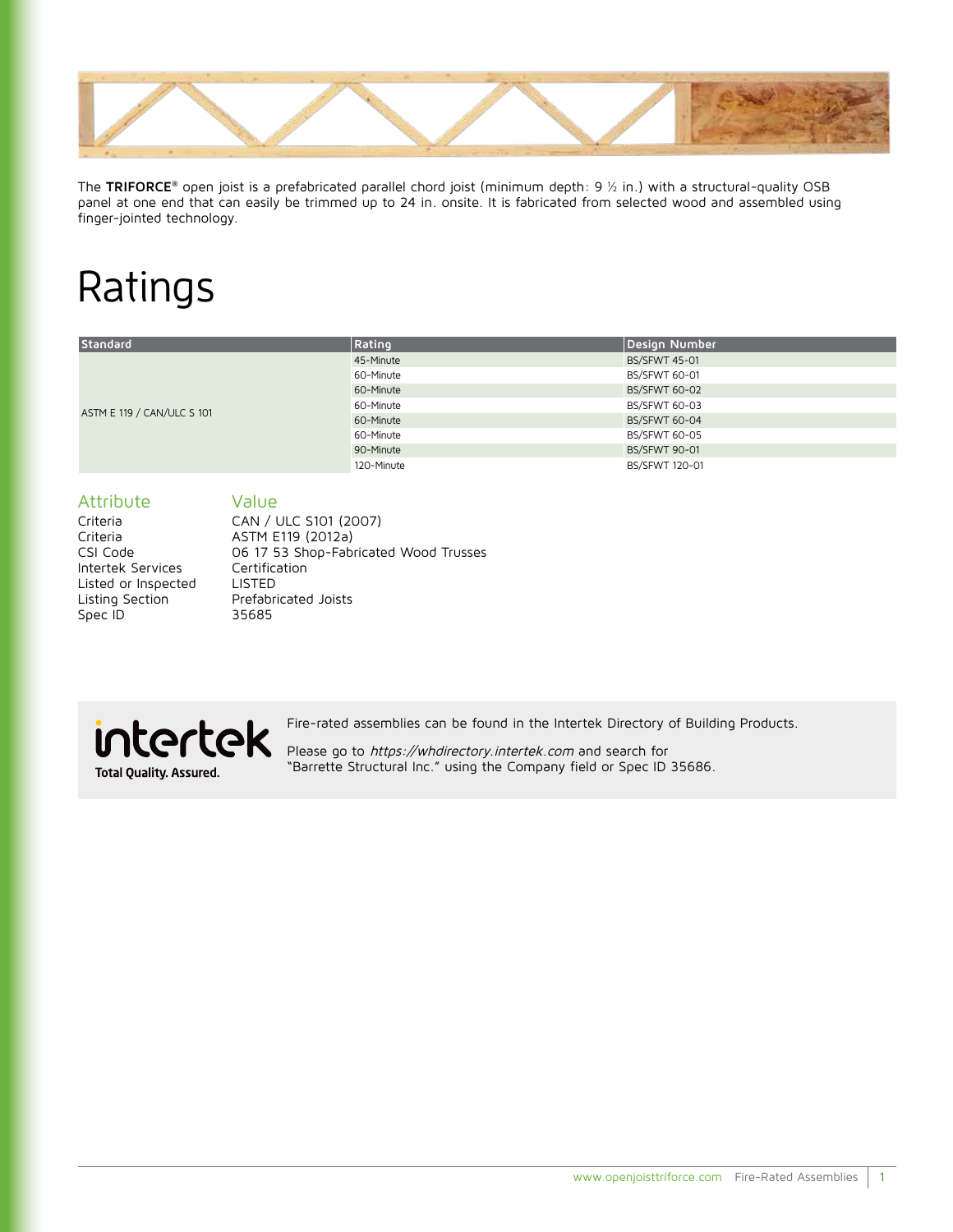## Fire Performance Ratings for Multifamily Buildings

## **Summary Table**

| <b>Intertek</b><br>Design<br><b>Number</b> | <b>BS/SFWT</b><br>$45 - 01$                        | <b>BS/SFWT</b><br>$60 - 01$                        | <b>BS/SFWT</b><br>$60 - 02$                  | <b>BS/SFWT</b><br>$60 - 03$                        | <b>BS/SFWT</b><br>$60 - 04$                        | <b>BS/SFWT</b><br>60-05A                                         | <b>BS/SFWT</b><br>60-05B                                         | <b>BS/SFWT</b><br>$90 - 01$                        | <b>BS/SFWT</b><br>$120 - 01$                       |
|--------------------------------------------|----------------------------------------------------|----------------------------------------------------|----------------------------------------------|----------------------------------------------------|----------------------------------------------------|------------------------------------------------------------------|------------------------------------------------------------------|----------------------------------------------------|----------------------------------------------------|
| <b>Fire Rating</b><br>Time                 | 45 minutes                                         | 60 minutes                                         | 60 minutes                                   | 60 minutes                                         | 60 minutes                                         | 60 minutes                                                       | 60 minutes                                                       | 90 minutes                                         | 120 minutes                                        |
| <b>Floor Topping</b>                       | Optional <sup>(1)</sup>                            | Optional <sup>(1)</sup>                            | Optional <sup>(1)</sup>                      | Optional <sup>(1)</sup>                            | Optional <sup>(1)</sup>                            | <b>No</b>                                                        | Yes <sup>(2)</sup>                                               | Optional <sup>(1)</sup>                            | Optional <sup>(1)</sup>                            |
| Floor<br>Sheathing                         | 19/32" (5/8)                                       | 19/32" (5/8)                                       | 19/32" (5/8)                                 | 19/32" (5/8)                                       | $23/32"$ (3/4)                                     | $2 \times 23/32"$<br>(3/4)                                       | $23/32"$ (3/4)                                                   | 19/32" (5/8)                                       | 19/32" (5/8)                                       |
| Roof<br>Sheating                           | $15/32$ " (1/2)                                    | $15/32$ " (1/2)                                    | $15/32$ " $(1/2)$                            | $15/32$ " (1/2)                                    | $15/32$ " (1/2)                                    | <b>NA</b>                                                        | <b>NA</b>                                                        | $15/32$ " (1/2)                                    | $15/32$ " (1/2)                                    |
| <b>TRIFORCE®</b><br>open joist             | Top and<br>bottom chord<br>made of 2x3<br>or $2x4$ | Top and<br>bottom chord<br>made of 2x3<br>or $2x4$ | Top and<br>bottom chord<br>made of 2x4       | Top and<br>bottom chord<br>made of 2x3<br>or $2x4$ | Top and<br>bottom chord<br>made of 2x3<br>or $2x4$ | Top and<br>bottom chord<br>made of 2x3<br>or $2x4$               | Top and<br>bottom chord<br>made of 2x3<br>or $2x4$               | Top and<br>bottom chord<br>made of 2x3<br>or $2x4$ | Top and<br>bottom chord<br>made of 2x3<br>or $2x4$ |
| Min Depth                                  | 9.5"                                               | 9.5"                                               | 9.5"                                         | 9.5"                                               | 9.5"                                               | 9.5"                                                             | 9.5"                                                             | 9.5"                                               | 9.5"                                               |
| <b>Max Spacing</b>                         | 24" o.c.                                           | 24" o.c.                                           | 24" o.c.                                     | 24" o.c.                                           | 24" o.c.                                           | 24" o.c.                                                         | 24" o.c.                                                         | 24" o.c.                                           | 24" o.c.                                           |
| <b>Strongback</b><br><b>Bridging</b>       | Optional <sup>(1)</sup>                            | Optional <sup>(1)</sup>                            | Optional <sup>(1)</sup>                      | Optional <sup>(1)</sup>                            | Optional <sup>(1)</sup>                            | Installed as per<br>Detail 5 and<br>Strongback<br>Bridging Table | Installed as per<br>Detail 5 and<br>Strongback<br>Bridging Table | Optional <sup>(1)</sup>                            | Optional <sup>(1)</sup>                            |
| Insulation                                 | Optional <sup>(1)</sup>                            | Optional <sup>(1)</sup>                            | $1 - 1/2" -$<br>$2.5$ pcf of<br>mineral wool | $2" - 3.5$ pcf of<br>mineral wool                  | $1" - 6$ pcf of<br>mineral wool                    | 3" - 2.5 pcf of<br>mineral wool                                  | 3" - 2.5 pcf of<br>mineral wool                                  | $1 - 1/2" -$<br>$2.5$ pcf of<br>mineral wool       | Optional <sup>(1)</sup>                            |
| <b>Setting Strip</b>                       | <b>No</b>                                          | Optional <sup>(1)</sup>                            | Optional <sup>(1)</sup>                      | Min 1x4                                            | No                                                 | No                                                               | No                                                               | No                                                 | <b>No</b>                                          |
| <b>Resilient</b><br><b>Channels</b>        | Spaced at<br>16 in o.c.                            | Optional <sup>(1)</sup>                            | Spaced at<br>16 in o.c.                      | Spaced at<br>16 in o.c.                            | Spaced at<br>24 in o.c.                            | Spaced at<br>16 in o.c.                                          | Spaced at<br>16 in o.c.                                          | Spaced at<br>12 in o.c.                            | Spaced at<br>16 in o.c.                            |
| Gypsum<br><b>Board</b>                     | $1 \times 5/8$ "<br>Type X                         | $2 \times 1/2$ "<br>Type X                         | $1 \times 5/8$ "<br>Type C                   | $1 \times 5/8$ "<br>Type C                         | $1 \times 1/2$ "<br>Type C                         | $1 \times 5/8$ "<br>Type C                                       | $1 \times 5/8$ "<br>Type C                                       | $2 \times 5/8$ "<br>Type C                         | $3 \times 5/8$ "<br>Type C                         |

Optional<sup>(1)</sup> : either with any type or nothing

Yes<sup>(2)</sup> : with an authorized material per Intertek fire resistant listing for Barrette Structural Inc.



Intertek-approved fire-resistant assemblies ID 35685 Standard https://whdirectory.intertek.com Look up "Barrette Structural Inc." in the Company field.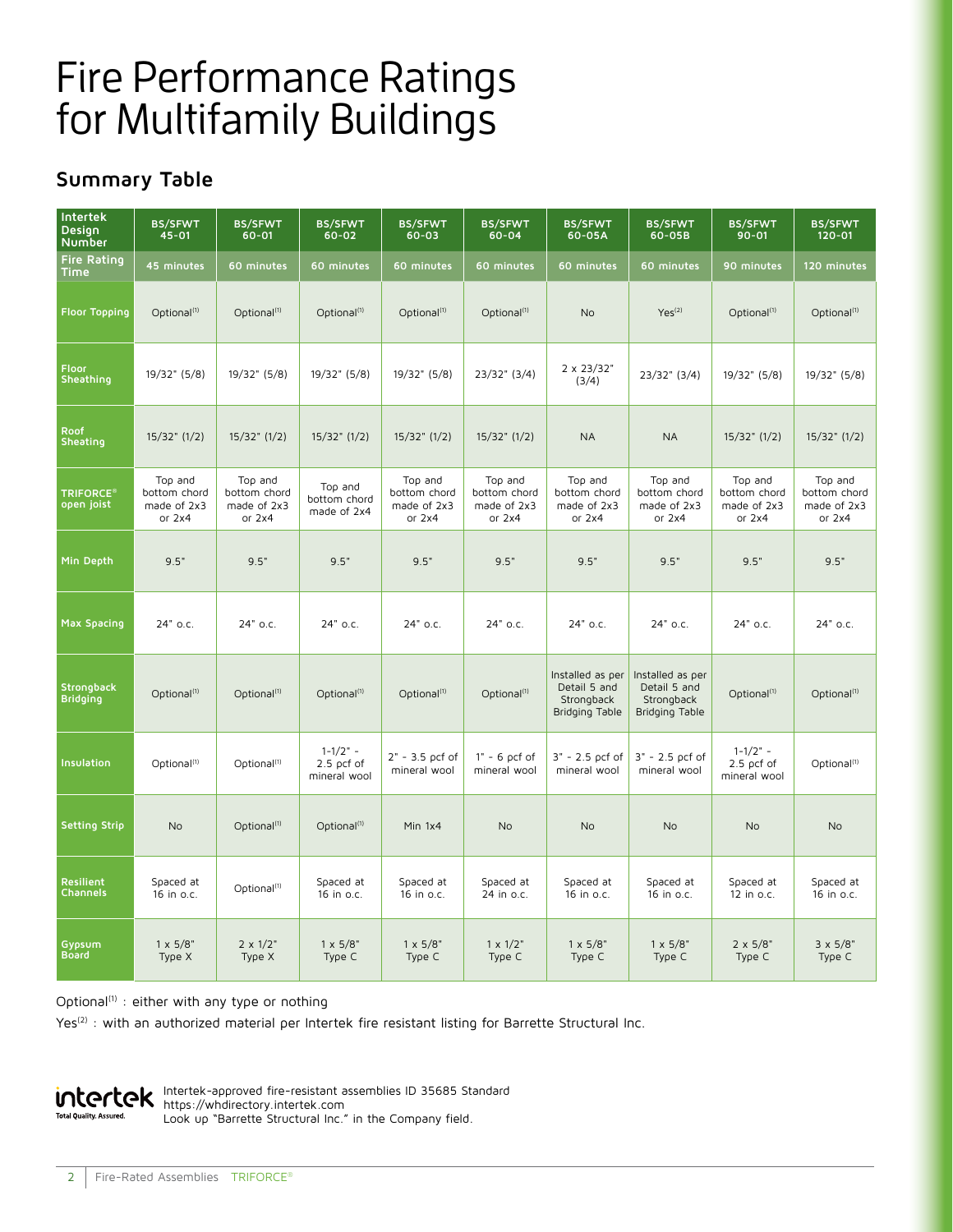# BS/SFWT 45-01: 45-Minute Fire Rating

intertek **Total Ouality, Assured** 

Division 06 – Wood, Plastics, and Composites 06 17 00 Shop Fabricated Structural Wood 06 17 53 Shop Fabricated Wood Trusses

**Barrette Structural Inc. Design No. BS/SFWT 45-01 Load Bearing Fire Resistance Rated Roof/Ceiling, Floor/Ceiling Assembly Open Joist TRIFORCE™ Joist Series ASTM E119 and CAN/ULC S101 Rating: 3/4 Hour**



- **1. FLOOR TOPPING (Optional):** Gypsum concrete, lightweight or normal concrete topping. When used as a roof assembly, materials for a builtup roof covering that are described in an assembly that provides a Class A, B, or C rating on combustible wood decks may be used.
- **2. FLOOR SHEATHING:** Min. 5/8 in. thick wood sheathing, designed and installed per Code requirements. When used as a roof assembly, min. 1/2 in. thick wood sheathing may be used, when designed and installed per Code requirements.
- **3. INSULATION (Optional):** When installed, insulation shall be installed above the joist flanges and supported by stay wires spaced 12 in. on center (oc).
- **4. CERTIFIED MANUFACTURER:** Barrette Structural Inc.

**CERTIFIED MODEL:** Open Joist TRIFORCE™ Joist Series

Min. 9-1/2 in. deep Triforce™ Joist Series spaced a max. 24 in. oc, installed in accordance with the Code.

Date Revised: October 23, 2018 Page 1 of 3 Project No. G103685267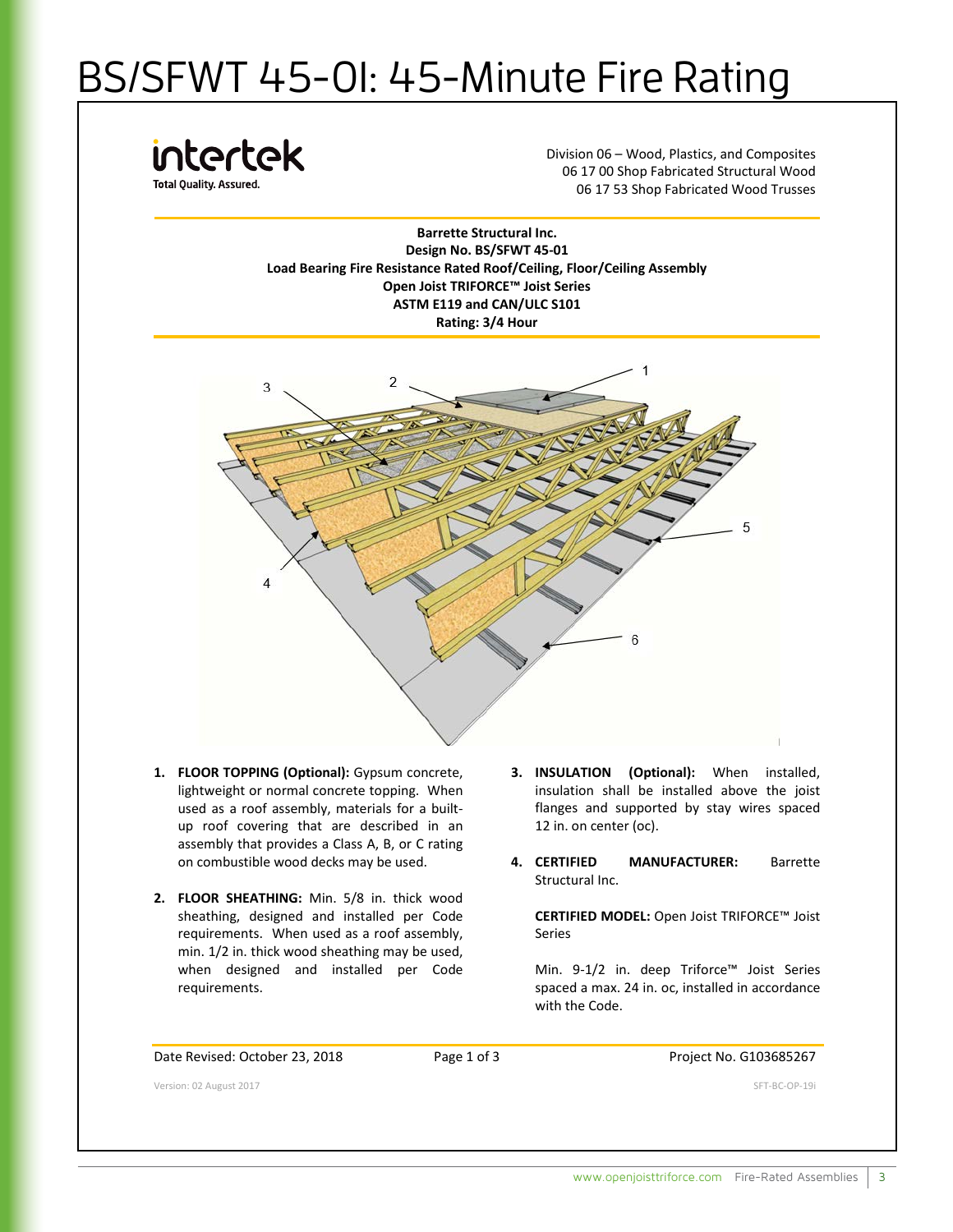- **5. RESILIENT CHANNELS:** Min. 0.019 in. thick galvanized steel resilient channels attached perpendicular to the bottom flange of the joists with one 1-5/8 in. drywall screw. Channels spaced 16 in. oc. MaxAdditional channels are required at gypsum board end joints so that each board is attached to a separate channel. These additional channels shall extend to the next joist on each side of the board end joint.
- **6. GYPSUM WALLBOARD:** Min. 5/8 in. thick Type X gypsum wallboard installed with long dimension perpendicular to resilient channels

Division 06 – Wood, Plastics, and Composites 06 17 00 Shop Fabricated Structural Wood 06 17 53 Shop Fabricated Wood Trusses

and fastened to each channel with min. 1-1/8 in. long Type S drywall screws. Fasteners spaced 12 in. oc in the field of the wallboard, 8 in. oc at wallboard end joints, and 1-1/2 in. from panel edges and ends. Edge joints shall be centered on joists. End joints of wallboard staggered a min. of one channel spacing.

**7. FINISH SYSTEM (Not Shown):** Face layer joints covered with tape and coated with joint compound. Screw heads covered with joint compound.

| <b>I-Joist Height</b> | Insulation | Gypcrete | Carpet    | Vinyl     | <b>STC</b> | IIC |
|-----------------------|------------|----------|-----------|-----------|------------|-----|
|                       | Yes        | No       | No        | No        | 42         | 38  |
|                       | Yes        | No       | Yes       | No        | 42         | 66  |
|                       | Yes        | No       | No        | Yes       | 42         | 44  |
|                       | Yes        | Yes      | No        | No        | 44         | 42  |
|                       | Yes        | Yes      | Yes       | No        | 44         | 70  |
| 9-1/2 in. and 9-      | Yes        | Yes      | No        | Yes       | 44         | 50  |
| $3/8$ in.             | No         | No       | No        | No        | 41         | 35  |
|                       | No         | No       | Yes       | No        | 41         | 63  |
|                       | No         | No       | No        | Yes       | 41         | 41  |
|                       | No         | Yes      | No        | No        | 44         | 32  |
|                       | No         | Yes      | Yes       | No        | 44         | 60  |
|                       | No         | Yes      | No        | Yes       | 44         | 38  |
|                       | Yes        | No       | No        | No        | 46         | 39  |
|                       | Yes        | No       | Yes       | No        | 46         | 67  |
|                       | Yes        | No       | No        | Yes       | 46         | 45  |
|                       | Yes        | Yes      | <b>No</b> | No        | 53         | 44  |
|                       | Yes        | Yes      | Yes       | No        | 53         | 72  |
|                       | Yes        | Yes      | No        | Yes       | 53         | 50  |
| 11-7/8 in.            | No         | No       | No        | No        | 46         | 30  |
|                       | No         | No       | Yes       | No        | 46         | 65  |
|                       | No         | No       | No        | Yes       | 46         | 43  |
|                       | No         | Yes      | No        | No        | 52         | 37  |
|                       | No         | Yes      | Yes       | No        | 52         | 67  |
|                       | No         | Yes      | <b>No</b> | Yes       | 52         | 43  |
|                       | Yes        | No       | No        | No        | 47         | 40  |
|                       | Yes        | No       | Yes       | No        | 47         | 68  |
|                       | Yes        | No       | No        | Yes       | 47         | 46  |
|                       | Yes        | Yes      | <b>No</b> | No        | 53         | 44  |
|                       | Yes        | Yes      | Yes       | <b>No</b> | 53         | 72  |
| 13 in.                | Yes        | Yes      | No        | Yes       | 53         | 50  |
|                       | No         | No       | No        | No        | 46         | 30  |
|                       | No         | No       | Yes       | No        | 46         | 65  |
|                       | No         | No       | No        | Yes       | 46         | 43  |
|                       | No         | Yes      | <b>No</b> | No        | 52         | 37  |
|                       | No         | Yes      | Yes       | No        | 52         | 67  |
|                       | No         | Yes      | No        | Yes       | 52         | 43  |

**Acoustic Performance** 

## Date Revised: October 23, 2018 Page 2 of 3 Project No. G103685267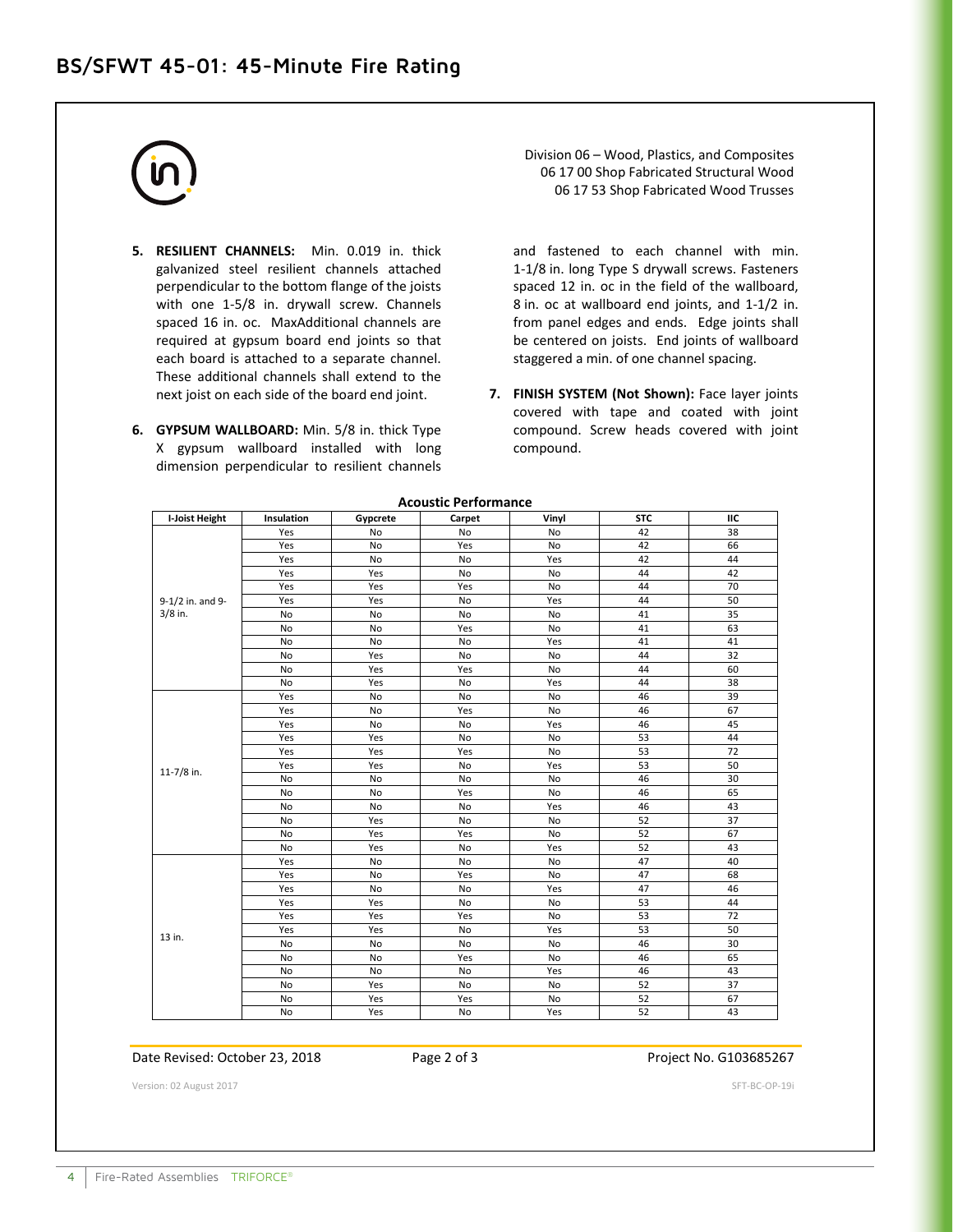## **BS/SFWT 45-01: 45-Minute Fire Rating**



Division 06 – Wood, Plastics, and Composites 06 17 00 Shop Fabricated Structural Wood 06 17 53 Shop Fabricated Wood Trusses

| I-Joist Height | Insulation | Gypcrete | Carpet         | Vinvl     | <b>STC</b> | ПC |
|----------------|------------|----------|----------------|-----------|------------|----|
|                | Yes        | No       | No             | No        | 48         | 41 |
|                | Yes        | No       | Yes            | No        | 48         | 69 |
|                | Yes        | No       | No             | Yes       | 48         | 47 |
|                | Yes        | Yes      | No             | No        | 53         | 45 |
|                | Yes        | Yes      | Yes            | No        | 53         | 73 |
| 16 in.         | Yes        | Yes      | No             | Yes       | 53         | 51 |
|                | No         | No       | No             | No        | 47         | 31 |
|                | No         | No       | Yes            | No        | 47         | 65 |
|                | No         | No       | No             | Yes       | 47         | 43 |
|                | No         | Yes      | No             | No        | 53         | 38 |
|                | No         | Yes      | Yes            | <b>No</b> | 53         | 68 |
|                | No         | Yes      | N <sub>o</sub> | Yes       | 53         | 44 |

**Note:**

- Carpet and pad are 37 oz., 7/8 in. carpet with woven polypropylene backing and 40 oz. felt pad

- Vinyl flooring: Armstrong Starstep

- 3/4 in. Gypcrete 2000

- Insulation: 5-1/2 in. thick cellulose material (1.6 pcf density)

Date Revised: October 23, 2018 Page 3 of 3 Project No. G103685267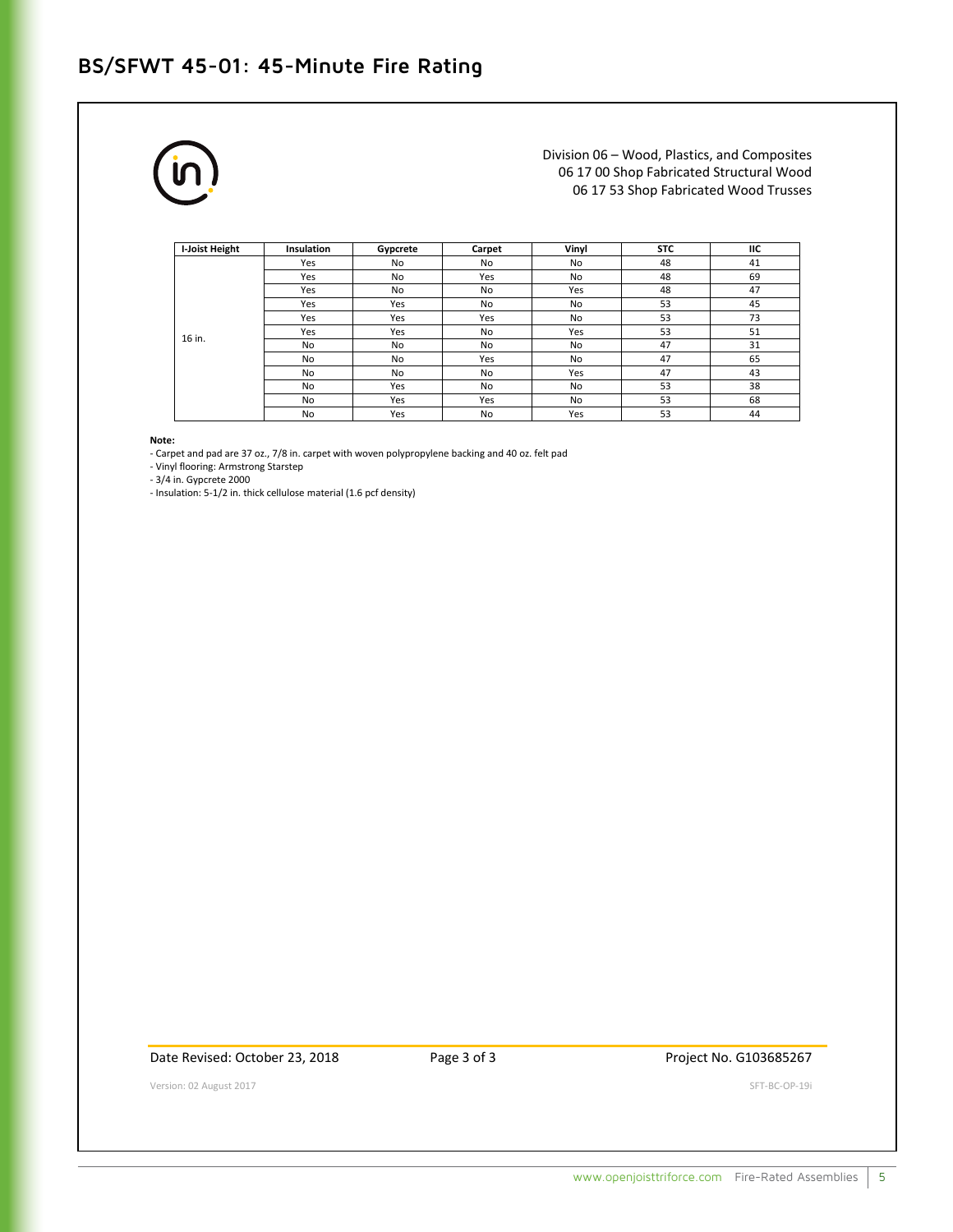# BS/SFWT 60-01: 60-Minute Fire Rating

intertek **Total Quality, Assured** 

Division 06 – Wood, Plastics, and Composites 06 17 00 Shop Fabricated Structural Wood 06 17 53 Shop Fabricated Wood Trusses

**Barrette Structural Inc. Design No. BS/SFWT 60-01 Load Bearing Fire Resistance Rated Roof/Ceiling, Floor/Ceiling Assembly Open Joist TRIFORCE™ Joist Series ASTM E119 and CAN/ULC S101 Rating: 1 Hour**



- **1. FLOOR TOPPING (Optional):** Gypsum concrete, lightweight or normal concrete topping. When used as a roof assembly, materials for a builtup roof covering that are described in an assembly that provides a Class A, B, or C rating on combustible wood decks may be used.
- **2. FLOOR SHEATHING:** Min. 5/8 in. thick wood sheathing, designed and installed per Code requirements. When used as a roof assembly, min. 1/2 in. thick wood sheathing may be used, when designed and installed per Code requirements.
- **3. INSULATION (Optional):** When installed, insulation shall be installed above the joist flanges and supported by stay wires spaced 12 in. on center (oc).
- **4. CERTIFIED MANUFACTURER:** Barrette Structural Inc.

**CERTIFIED MODEL:** Open Joist TRIFORCE™ Joist Series

Date Revised: October 23, 2018 Page 1 of 3 Project No. G103685267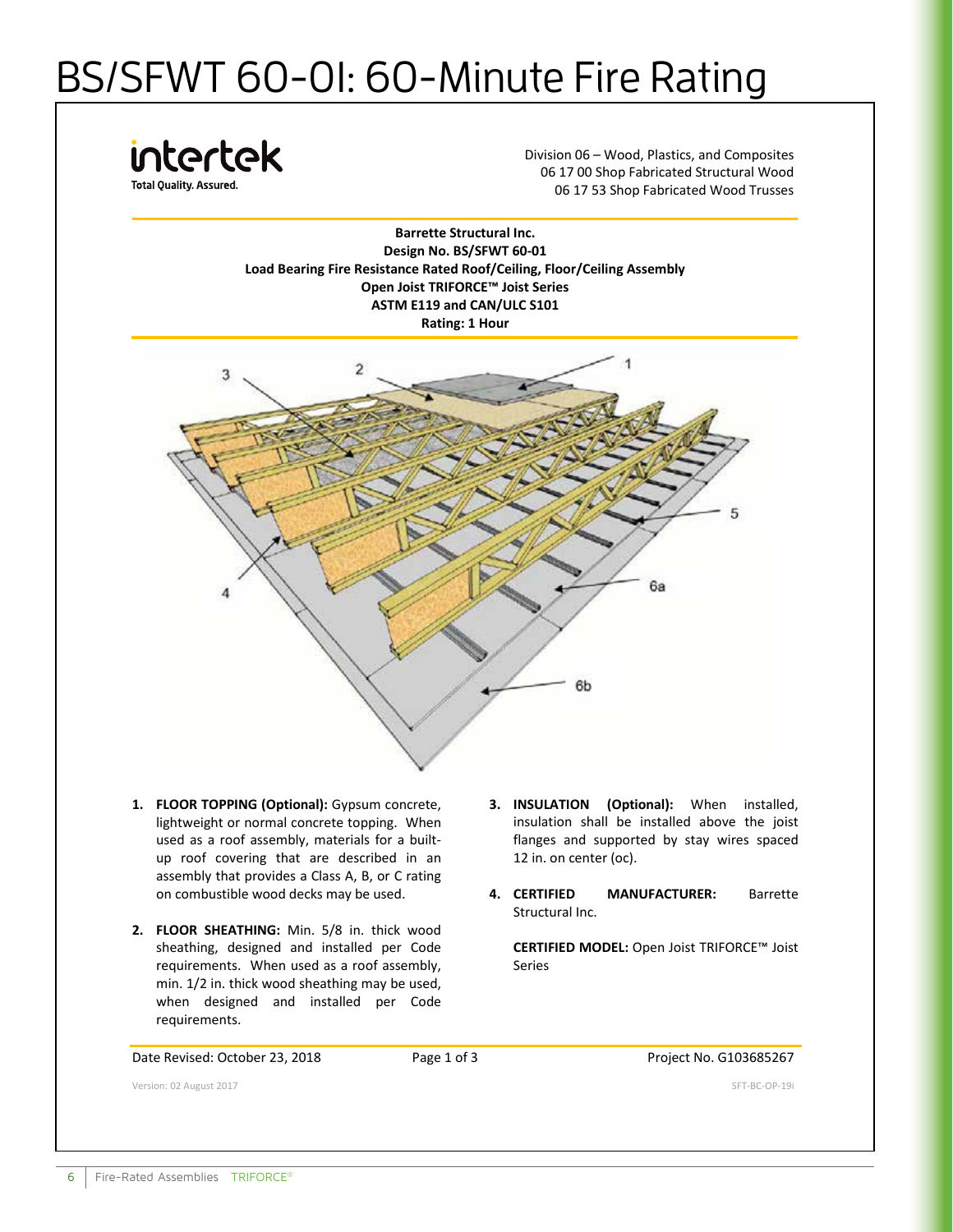## **BS/SFWT 60-01: 60-Minute Fire Rating**

Min. 9-1/2 in. deep Triforce™ Joist Series spaced a max. 24 in. oc, installed in accordance with the Code. The max. spacing may be increased to 48 in. oc when the ceiling is applied to stripping spaced a max. of 24 in. oc. The stripping must be a nominal 2×4 construction-grade lumber attached to the joists bottom flange using two 10d nails.

- **5. RESILIENT CHANNELS (Optional):** Min. 0.019 in. thick galvanized steel resilient channels attached perpendicular to the bottom flange of the joists with one 1-1/4 in. drywall screw. Channels spaced a max. of 16 in. oc. The max. channel spacing may be increased to 24 in. oc when joists are spaced a max. of 16 in. oc.
- **6. GYPSUM WALLBOARD:** Two layers of min. 1/2 in. Type X gypsum wallboard attached with the long dimension perpendicular to the resilient channels (or joists) as follows:
	- 6a WALLBOARD BASE LAYER Base layer of wallboard attached to resilient channels (or joists) using 1-1/4 in. Type S drywall screws

Division 06 – Wood, Plastics, and Composites 06 17 00 Shop Fabricated Structural Wood 06 17 53 Shop Fabricated Wood Trusses

at 12 in. oc. When resilient channels are installed, edge joints shall be centered on joists. End joints of wallboard staggered a min. of one channel (or joist) spacing.

- 6b WALLBOARD FACE LAYER Face layer of wallboard attached to resilient channels (or joists) through base layer using 1-5/8 in. Type S drywall screws spaced 12 in. oc. Edge joints of wallboard face layer offset a distance equal to the joist spacing from those of base layer. End joints shall be offset from base layer joints by a min. of one channel (or joist) spacing and shall be centered in-between channel (or joist) spacings. Additionally, wallboard face layer attached to base layer with 1-1/2 in. Type G drywall screws spaced 8 in. oc, placed 1-1/2 in. from face layer end joints.
- **7. FINISH SYSTEM (Not Shown):** Face layer joints covered with tape and coated with joint compound. Screw heads covered with joint compound.

| <b>I-Joist Height</b> | Insulation | Gypcrete  | Carpet    | Vinyl     | <b>STC</b> | ΠС |
|-----------------------|------------|-----------|-----------|-----------|------------|----|
|                       | Yes        | No        | No        | No        | 42         | 38 |
|                       | Yes        | No        | Yes       | No        | 42         | 66 |
|                       | Yes        | <b>No</b> | <b>No</b> | Yes       | 42         | 44 |
|                       | Yes        | Yes       | No        | <b>No</b> | 44         | 42 |
|                       | Yes        | Yes       | Yes       | No        | 44         | 70 |
| 9-1/2 in. and 9-      | Yes        | Yes       | No        | Yes       | 44         | 50 |
| $3/8$ in.             | No         | No        | No        | No        | 41         | 35 |
|                       | No         | No        | Yes       | No        | 41         | 63 |
|                       | <b>No</b>  | <b>No</b> | <b>No</b> | Yes       | 41         | 41 |
|                       | No         | Yes       | No        | <b>No</b> | 44         | 32 |
|                       | No         | Yes       | Yes       | No        | 44         | 60 |
|                       | No         | Yes       | No        | Yes       | 44         | 38 |
|                       | Yes        | No        | No        | <b>No</b> | 46         | 39 |
|                       | Yes        | No        | Yes       | No        | 46         | 67 |
|                       | Yes        | No        | No        | Yes       | 46         | 45 |
| $11 - 7/8$ in.        | Yes        | Yes       | No        | No        | 53         | 44 |
|                       | Yes        | Yes       | Yes       | No        | 53         | 72 |
|                       | Yes        | Yes       | No        | Yes       | 53         | 50 |
|                       | No         | No        | No        | No        | 46         | 30 |

**Acoustic Performance** 

Date Revised: October 23, 2018 Page 2 of 3 Project No. G103685267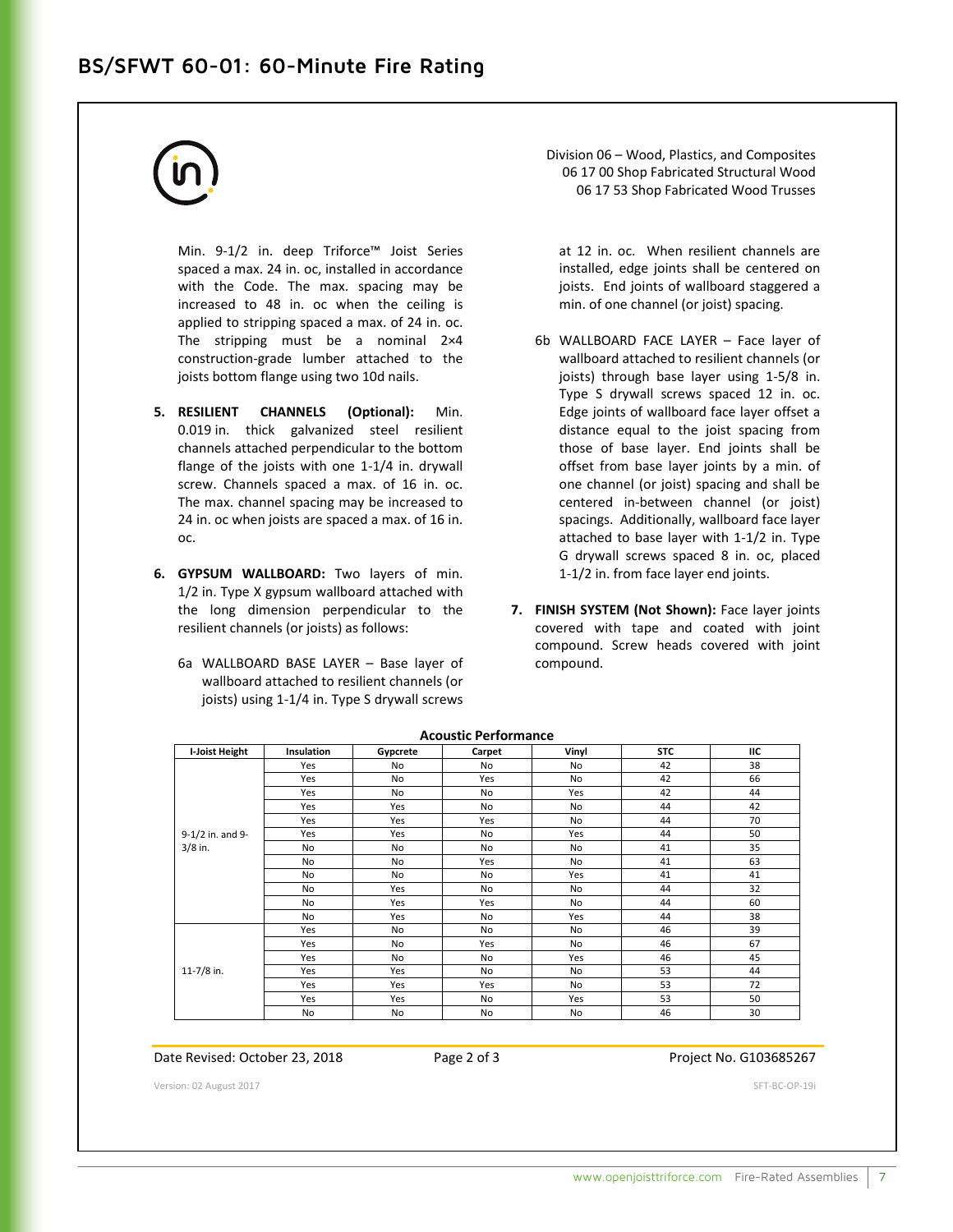## **BS/SFWT 60-01: 60-Minute Fire Rating**

Division 06 – Wood, Plastics, and Composites 06 17 00 Shop Fabricated Structural Wood 06 17 53 Shop Fabricated Wood Trusses

| I-Joist Height | Insulation | Gypcrete  | Carpet                                                                                                                                                                                                                                                                                                                                                                                                                                                                   | Vinyl | <b>STC</b> | IIC |
|----------------|------------|-----------|--------------------------------------------------------------------------------------------------------------------------------------------------------------------------------------------------------------------------------------------------------------------------------------------------------------------------------------------------------------------------------------------------------------------------------------------------------------------------|-------|------------|-----|
|                | No         | No        | Yes                                                                                                                                                                                                                                                                                                                                                                                                                                                                      | No    | 46         | 65  |
|                | No         | No        | No                                                                                                                                                                                                                                                                                                                                                                                                                                                                       | Yes   | 46         | 43  |
| 11-7/8 in.     | No         | Yes       | No                                                                                                                                                                                                                                                                                                                                                                                                                                                                       | No    | 52         | 37  |
|                | No         | Yes       | Yes                                                                                                                                                                                                                                                                                                                                                                                                                                                                      | No    | 52         | 67  |
|                | No         | Yes       | 52<br>No<br>Yes<br>47<br>No<br>No<br>47<br>Yes<br><b>No</b><br>47<br>No<br>Yes<br>53<br>No<br>No<br>53<br>Yes<br>No<br>53<br>Yes<br>No<br>46<br>No<br>No<br>46<br>Yes<br>No<br>46<br><b>No</b><br>Yes<br>52<br>No<br>No<br>52<br>Yes<br><b>No</b><br>52<br>Yes<br>No<br>48<br>No<br>No<br>48<br><b>No</b><br>Yes<br>48<br><b>No</b><br>Yes<br>53<br>No<br>No<br>53<br>Yes<br><b>No</b><br>53<br>No<br>Yes<br>47<br>No<br>No<br>47<br>Yes<br><b>No</b><br>47<br>No<br>Yes | 43    |            |     |
|                | Yes        | No        |                                                                                                                                                                                                                                                                                                                                                                                                                                                                          |       |            | 40  |
|                | Yes        | No        |                                                                                                                                                                                                                                                                                                                                                                                                                                                                          |       |            | 68  |
|                | Yes        | No        |                                                                                                                                                                                                                                                                                                                                                                                                                                                                          |       |            | 46  |
|                | Yes        | Yes       |                                                                                                                                                                                                                                                                                                                                                                                                                                                                          |       |            | 44  |
|                | Yes        | Yes       |                                                                                                                                                                                                                                                                                                                                                                                                                                                                          |       |            | 72  |
|                | Yes        | Yes       |                                                                                                                                                                                                                                                                                                                                                                                                                                                                          |       |            | 50  |
| 13 in.         | No         | No        |                                                                                                                                                                                                                                                                                                                                                                                                                                                                          |       |            | 30  |
|                | No         | No        |                                                                                                                                                                                                                                                                                                                                                                                                                                                                          |       |            | 65  |
|                | No         | <b>No</b> |                                                                                                                                                                                                                                                                                                                                                                                                                                                                          |       |            | 43  |
|                | No         | Yes       |                                                                                                                                                                                                                                                                                                                                                                                                                                                                          |       |            | 37  |
|                | No         | Yes       |                                                                                                                                                                                                                                                                                                                                                                                                                                                                          |       |            | 67  |
|                | <b>No</b>  | Yes       |                                                                                                                                                                                                                                                                                                                                                                                                                                                                          |       |            | 43  |
|                | Yes        | No        |                                                                                                                                                                                                                                                                                                                                                                                                                                                                          |       |            | 41  |
|                | Yes        | <b>No</b> |                                                                                                                                                                                                                                                                                                                                                                                                                                                                          |       |            | 69  |
|                | Yes        | <b>No</b> |                                                                                                                                                                                                                                                                                                                                                                                                                                                                          |       |            | 47  |
|                | Yes        | Yes       |                                                                                                                                                                                                                                                                                                                                                                                                                                                                          |       |            | 45  |
|                | Yes        | Yes       |                                                                                                                                                                                                                                                                                                                                                                                                                                                                          |       |            | 73  |
| 16 in.         | Yes        | Yes       |                                                                                                                                                                                                                                                                                                                                                                                                                                                                          |       |            | 51  |
|                | No         | No        |                                                                                                                                                                                                                                                                                                                                                                                                                                                                          |       |            | 31  |
|                | No         | <b>No</b> |                                                                                                                                                                                                                                                                                                                                                                                                                                                                          |       |            | 65  |
|                | No         | No        |                                                                                                                                                                                                                                                                                                                                                                                                                                                                          |       |            | 43  |
|                | No         | Yes       | No                                                                                                                                                                                                                                                                                                                                                                                                                                                                       | No    | 53         | 38  |
|                | No         | Yes       | Yes                                                                                                                                                                                                                                                                                                                                                                                                                                                                      | No    | 53         | 68  |
|                | No         | Yes       | No                                                                                                                                                                                                                                                                                                                                                                                                                                                                       | Yes   | 53         | 44  |

**Note:**

- Carpet and pad are 37 oz., 7/8 in. carpet with woven polypropylene backing and 40 oz. felt pad

- Vinyl flooring: Armstrong Starstep

- 3/4 in. Gypcrete 2000

- Insulation: 5-1/2 in. thick cellulose material (1.6 pcf density)

## Date Revised: October 23, 2018 Page 3 of 3 Project No. G103685267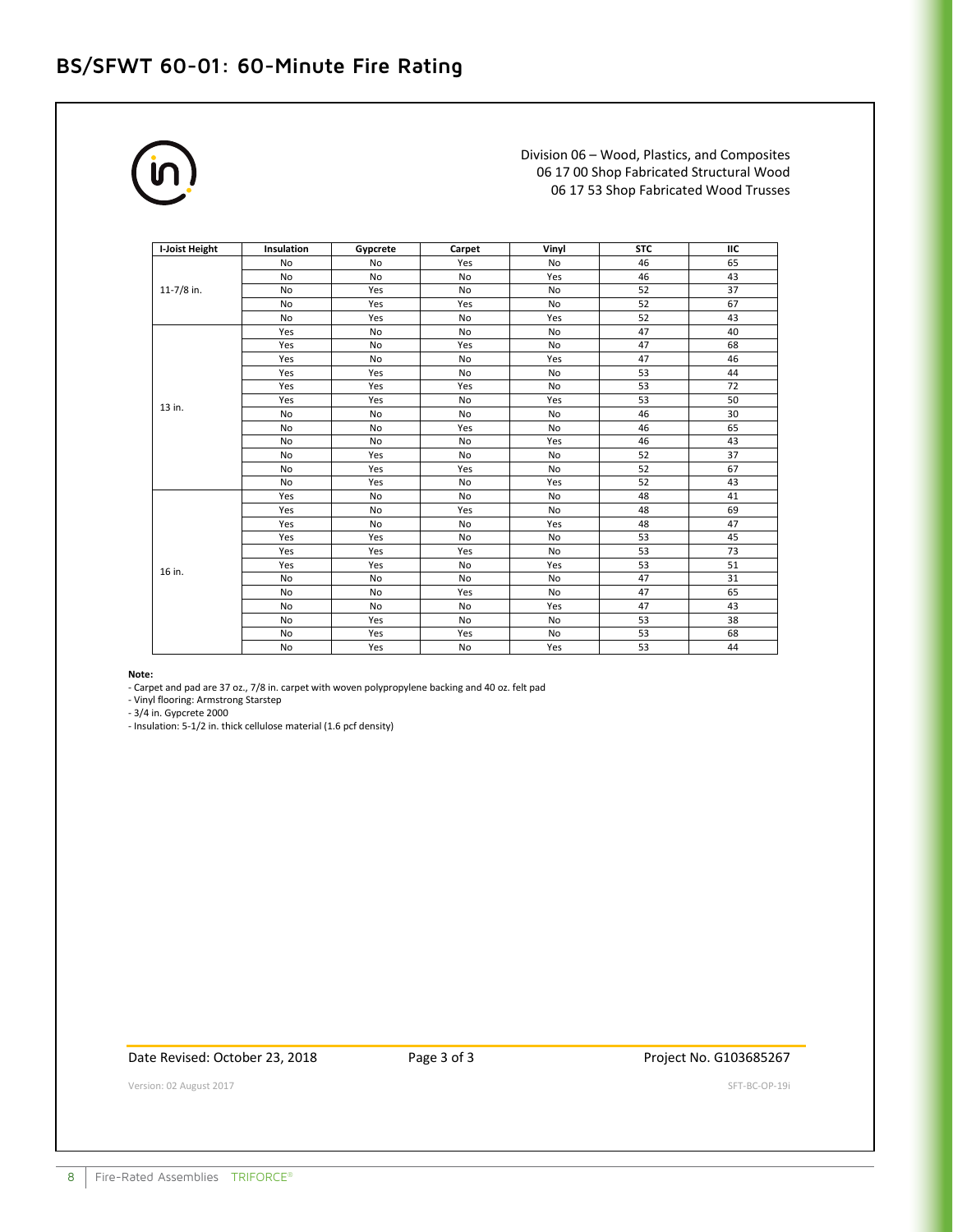# BS/SFWT 60-02: 60-Minute Fire Rating

intertek **Total Quality, Assured** 

Division 06 – Wood, Plastics, and Composites 06 17 00 Shop Fabricated Structural Wood 06 17 53 Shop Fabricated Wood Trusses

**Barrette Structural Inc. Design No. BS/SFWT 60-02 Load Bearing Fire Resistance Rated Roof/Ceiling, Floor/Ceiling Assembly Open Joist TRIFORCE™ Joist Series ASTM E119 and CAN/ULC S101 Rating: 1 Hour**



- **1. FLOOR TOPPING (Optional):** Gypsum concrete, lightweight or normal concrete topping. When used as a roof assembly, materials for a builtup roof covering that are described in an assembly that provides a Class A, B, or C rating on combustible wood decks may be used.
- **2. FLOOR SHEATHING:** Min. 5/8 in. thick wood sheathing, designed and installed per Code requirements. When used as a roof assembly, min. 1/2 in. thick wood sheathing may be used, when designed and installed per Code requirements.
- **3. INSULATION:** Min. 1-1/2 in. thick mineral wool insulation batts  $-$  2.5 pcf (min.), friction fitted between the bottom flanges of the joists and supported by resilient channels. Ends of batts shall be centered over resilient channels and tightly butted.
- **4. CERTIFIED MANUFACTURER:** Barrette Structural Inc.

**CERTIFIED MODEL:** Open Joist TRIFORCE™ Joist Series

Date Revised: October 23, 2018 Page 1 of 3 Project No.G103685267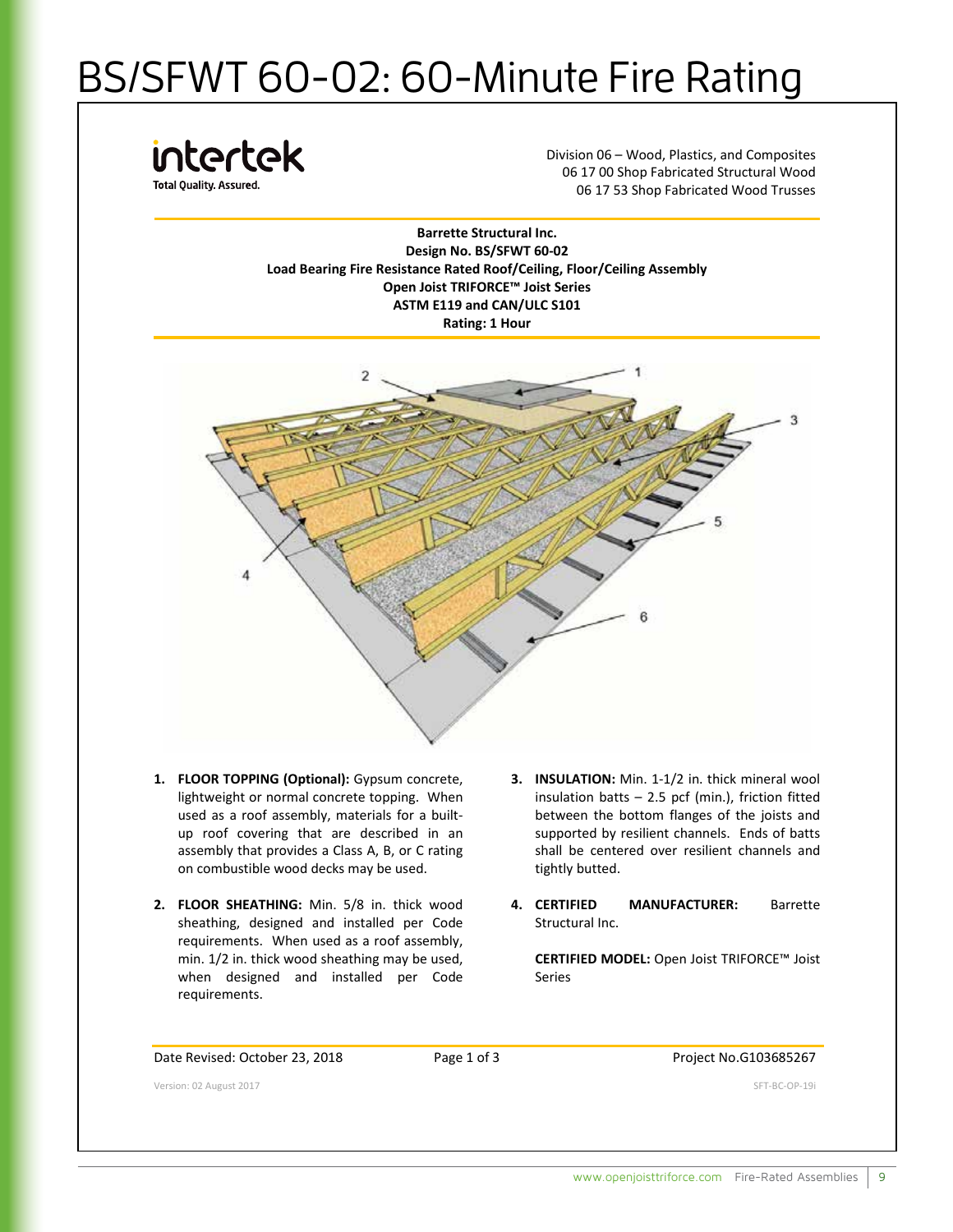Min. 9-1/2 in. deep Triforce™ joists spaced a max. of 24 in. on center (oc), (min. 1-1/2 in.  $\times$ 3-1/2 in. bottom flange dimensions). Installed in accordance with the Code. The max. spacing may be increased to 48 in. oc when the ceiling is applied to stripping spaced a max. of 24 in. oc. The stripping must be a nominal 2×4 construction-grade lumber attached to the joists bottom flange using two 10d nails.

**5. RESILIENT CHANNELS (Optional):** Min. 0.019 in. thick galvanized steel resilient channels attached perpendicular to joists using 1-5/8 in. long drywall screws. Resilient channels spaced a max. of 16 in. oc. Additional channels are required at gypsum board end joints so that each board is attached to a separate channel. These additional channels shall extend to the next joist on each side of the board end joint.

Division 06 – Wood, Plastics, and Composites 06 17 00 Shop Fabricated Structural Wood 06 17 53 Shop Fabricated Wood Trusses

- **6. GYPSUM WALLBOARD:** Min. 5/8 in. thick Type C gypsum wallboard installed with long dimension perpendicular to resilient channels and fastened to each channel with min. 1 in. long Type S drywall screws. Fasteners spaced 12 in. oc in the field of the wallboard, 8 in. oc at wallboard end joints, and 1-1/2 in. from panel edges and ends. Edge joints shall be centered between joists. End joints shall be staggered one channel spacing.
- **7. FINISH SYSTEM (Not Shown):** Face layer joints covered with tape and coated with joint compound. Screw heads covered with joint compound.

| <b>I-Joist Height</b> | Insulation | Gypcrete  | <b>ALUBRIL FEITUITIEIILE</b><br>Carpet | Vinyl     | <b>STC</b> | IIC             |
|-----------------------|------------|-----------|----------------------------------------|-----------|------------|-----------------|
|                       | Yes        | No        | No                                     | <b>No</b> | 42         | 38              |
|                       | Yes        | No        | Yes                                    | <b>No</b> | 42         | 66              |
|                       | Yes        | <b>No</b> | <b>No</b>                              | Yes       | 42         | 44              |
|                       | Yes        | Yes       | <b>No</b>                              | <b>No</b> | 44         | 42              |
|                       | Yes        | Yes       | Yes                                    | <b>No</b> | 44         | 70              |
| 9-1/2 in. and 9-      | Yes        | Yes       | <b>No</b>                              | Yes       | 44         | 50              |
| $3/8$ in.             | <b>No</b>  | <b>No</b> | <b>No</b>                              | <b>No</b> | 41         | 35              |
|                       | No         | <b>No</b> | Yes                                    | <b>No</b> | 41         | 63              |
|                       | No         | <b>No</b> | <b>No</b>                              | Yes       | 41         | 41              |
|                       | No         | Yes       | <b>No</b>                              | <b>No</b> | 44         | $\overline{32}$ |
|                       | No         | Yes       | Yes                                    | <b>No</b> | 44         | 60              |
|                       | <b>No</b>  | Yes       | <b>No</b>                              | Yes       | 44         | 38              |
|                       | Yes        | No        | No                                     | No        | 46         | 39              |
|                       | Yes        | No        | Yes                                    | No        | 46         | 67              |
|                       | Yes        | <b>No</b> | <b>No</b>                              | Yes       | 46         | 45              |
|                       | Yes        | Yes       | No                                     | <b>No</b> | 53         | 44              |
|                       | Yes        | Yes       | Yes                                    | <b>No</b> | 53         | 72              |
|                       | Yes        | Yes       | No                                     | Yes       | 53         | 50              |
| 11-7/8 in.            | No         | <b>No</b> | <b>No</b>                              | <b>No</b> | 46         | 30              |
|                       | <b>No</b>  | No        | Yes                                    | <b>No</b> | 46         | 65              |
|                       | <b>No</b>  | No        | <b>No</b>                              | Yes       | 46         | 43              |
|                       | <b>No</b>  | Yes       | No                                     | No        | 52         | 37              |
|                       | No         | Yes       | Yes                                    | No        | 52         | 67              |
|                       | No         | Yes       | <b>No</b>                              | Yes       | 52         | 43              |
|                       | Yes        | <b>No</b> | <b>No</b>                              | <b>No</b> | 47         | 40              |
| 13 in.                | Yes        | <b>No</b> | Yes                                    | <b>No</b> | 47         | 68              |
|                       | Yes        | No        | <b>No</b>                              | Yes       | 47         | 46              |
|                       | Yes        | Yes       | No                                     | No        | 53         | 44              |

**Acoustic Performance** 

## Date Revised: October 23, 2018 Page 2 of 3 Project No.G103685267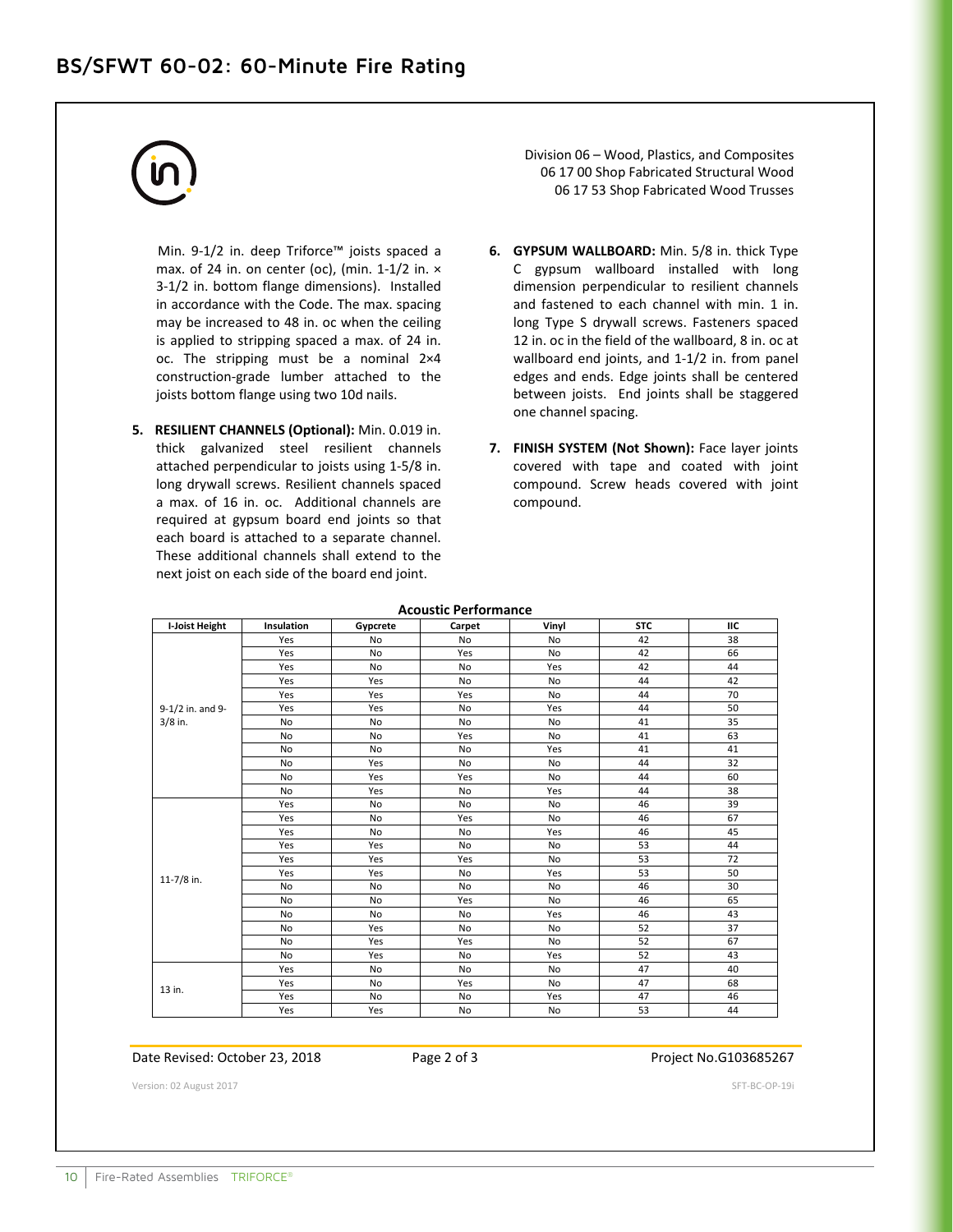## **BS/SFWT 60-02: 60-Minute Fire Rating**



Division 06 – Wood, Plastics, and Composites 06 17 00 Shop Fabricated Structural Wood 06 17 53 Shop Fabricated Wood Trusses

| I-Joist Height | <b>Insulation</b> | Gypcrete | Carpet    | Vinyl | <b>STC</b> | ПC |
|----------------|-------------------|----------|-----------|-------|------------|----|
|                | Yes               | Yes      | Yes       | No    | 53         | 72 |
|                | Yes               | Yes      | No        | Yes   | 53         | 50 |
|                | No                | No       | No        | No    | 46         | 30 |
| 13 in.         | No                | No       | Yes       | No    | 46         | 65 |
|                | No                | No       | No        | Yes   | 46         | 43 |
|                | No                | Yes      | No        | No    | 52         | 37 |
|                | No                | Yes      | Yes       | No    | 52         | 67 |
|                | No                | Yes      | No        | Yes   | 52         | 43 |
|                | Yes               | No       | No        | No    | 48         | 41 |
|                | Yes               | No       | Yes       | No    | 48         | 69 |
|                | Yes               | No       | No        | Yes   | 48         | 47 |
|                | Yes               | Yes      | No        | No    | 53         | 45 |
|                | Yes               | Yes      | Yes       | No    | 53         | 73 |
| 16 in.         | Yes               | Yes      | No        | Yes   | 53         | 51 |
|                | No                | No       | No        | No    | 47         | 31 |
|                | No                | No       | Yes       | No    | 47         | 65 |
|                | <b>No</b>         | No       | <b>No</b> | Yes   | 47         | 43 |
|                | No                | Yes      | No        | No    | 53         | 38 |
|                | No                | Yes      | Yes       | No    | 53         | 68 |
|                | No                | Yes      | No        | Yes   | 53         | 44 |

## **Note:**

- Carpet and pad are 37 oz., 7/8 in. carpet with woven polypropylene backing and 40 oz. felt pad

- Vinyl flooring: Armstrong Starstep

- 3/4 in. Gypcrete 2000

Date Revised: October 23, 2018 Page 3 of 3 Project No.G103685267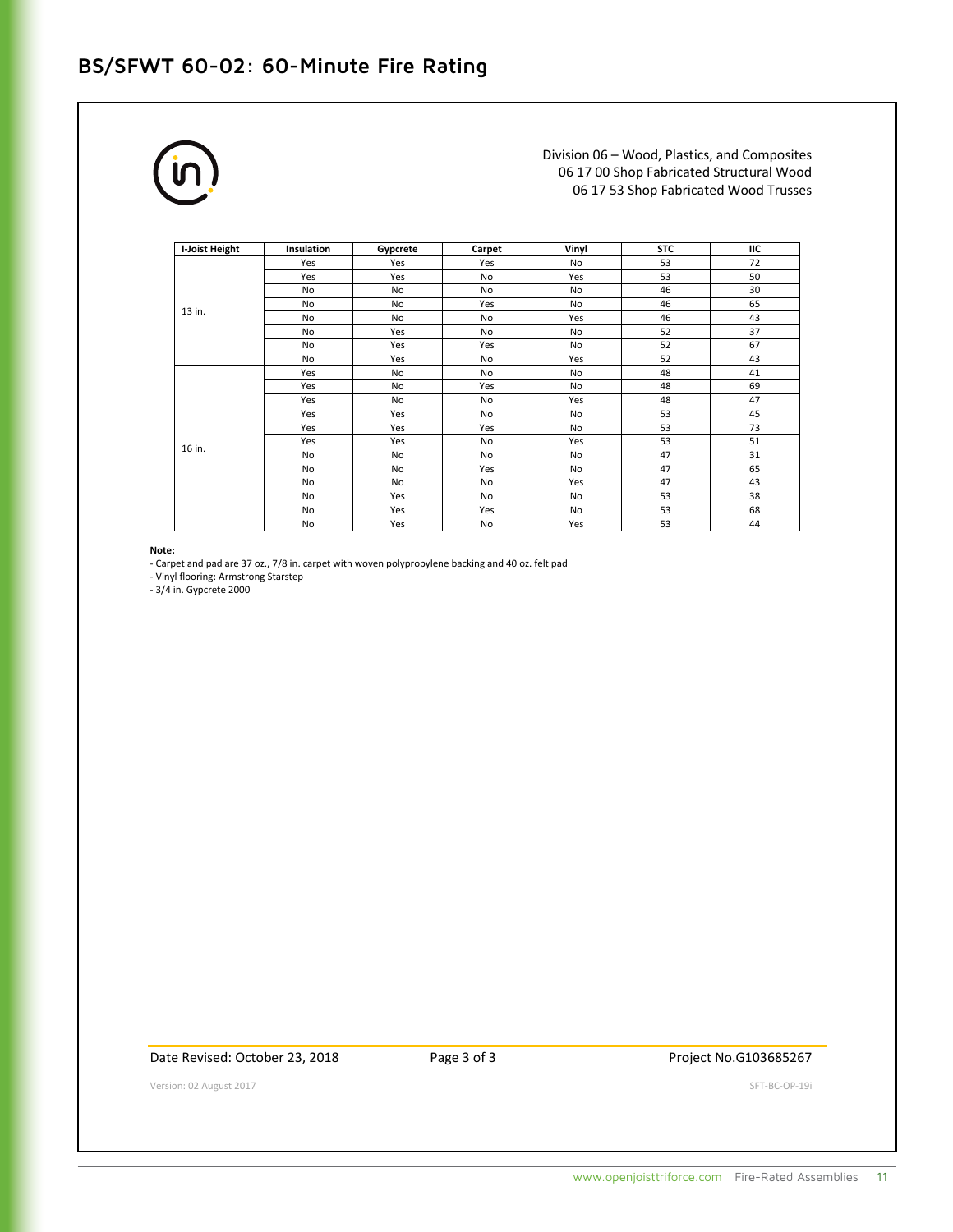# BS/SFWT 60-03: 60-Minute Fire Rating

intertek

Division 06 – Wood, Plastics, and Composites 06 17 00 Shop Fabricated Structural Wood 06 17 53 Shop Fabricated Wood Trusses

**Barrette Structural Inc. Design No. BS/SFWT 60-03 Load Bearing Fire Resistance Rated Roof/Ceiling, Floor/Ceiling Assembly Open Joist TRIFORCE™ Joist Series ASTM E119 and CAN/ULC S101 Rating: 1 Hour**



- **1. FLOOR TOPPING (Optional):** Gypsum concrete, lightweight or normal concrete topping. When used as a roof assembly, materials for a builtup roof covering that are described in an assembly that provides a Class A, B, or C rating on combustible wood decks may be used.
- **2. FLOOR SHEATHING:** Min. 5/8 in. thick wood sheathing, designed and installed per Code requirements. When used as a roof assembly, min. 1/2 in. thick wood sheathing may be used, when designed and installed per Code requirements.
- **3. INSULATION:** Min. 2 in. thick mineral wool insulation batts  $-3.5$  pcf (min.), supported by setting strip edges, friction-fitted between the sides of the joist flanges. Ends of batts shall be centered over resilient channels and tightly butted.
- **4. CERTIFIED MANUFACTURER:** Barrette Structural Inc.

**CERTIFIED MODEL:** Open Joist TRIFORCE™ Joist Series

Date Revised: October 23, 2018 Page 1 of 3 Project No. G103685267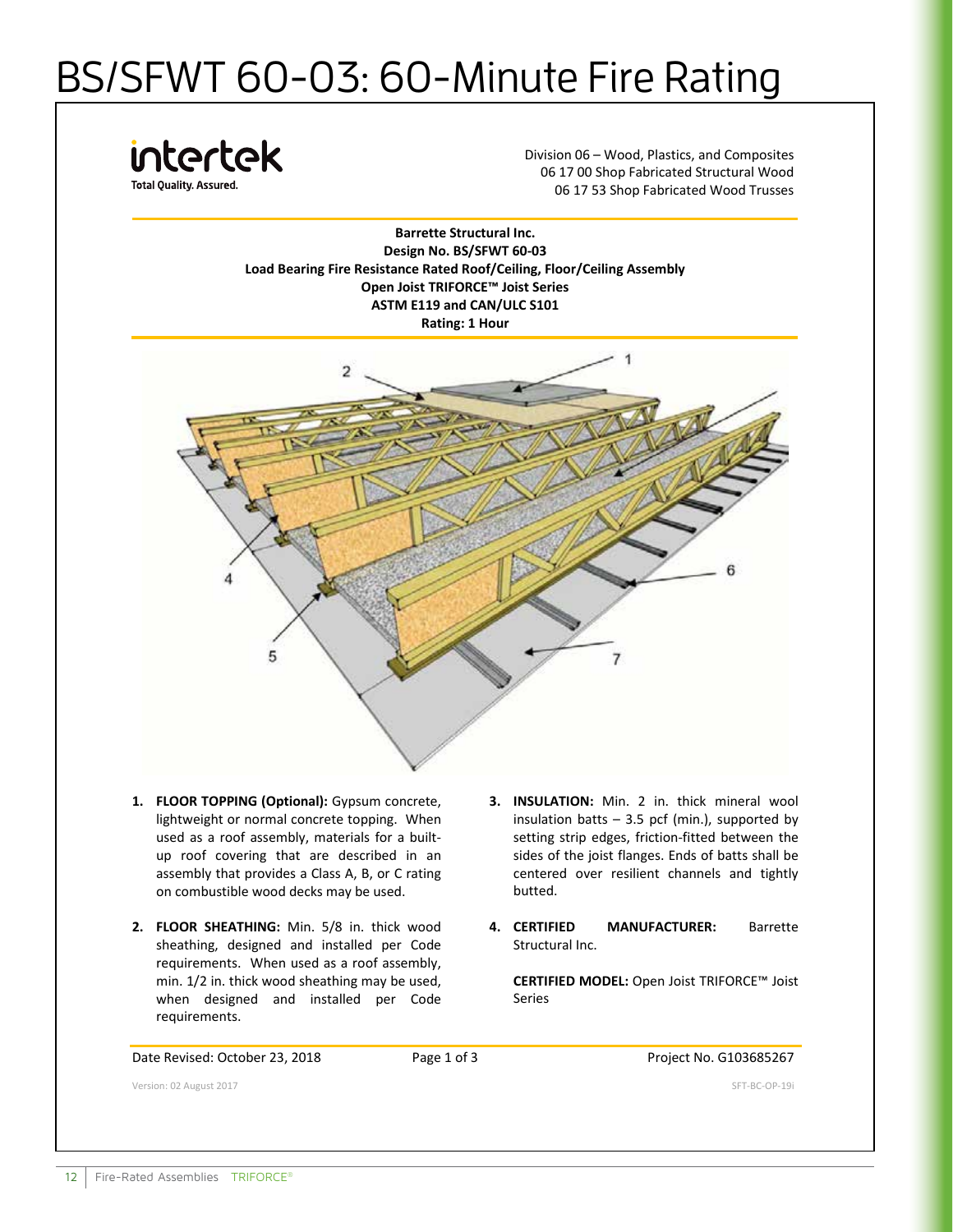Min. 9-1/2 in. deep Triforce™ joists spaced a max. of 24 in. on center (oc). Installed in accordance with the Code.

- **5. SETTING STRIPS:** Min. 1x4 (nominal) wood setting strips attached with 1-1/2 in. long drywall screws at 24 in. oc along the bottom flange of joist creating a ledge to support insulation.
- **6. RESILIENT CHANNELS:** Min. 0.019 in. thick galvanized steel resilient channels, attached perpendicular to joists using 1-5/8 in. long drywall screws. Resilient channels spaced a max. of 16 in. oc. Additional channels are required at gypsum board end joints so that each board is attached to a separate channel.

Division 06 – Wood, Plastics, and Composites 06 17 00 Shop Fabricated Structural Wood 06 17 53 Shop Fabricated Wood Trusses

These additional channels shall extend to the next joist on each side of the board end joint.

- **7. GYPSUM WALLBOARD:** Min. 5/8 in. thick Type C gypsum wallboard installed with long dimension perpendicular to resilient channels and fastened to each channel with min. 1-1/8 in. long Type S drywall screws. Fasteners spaced 6 in. oc and 1-1/2 in. in from panel edges and ends. Edge joints shall be centered between joists. End joints shall be staggered one channel spacing.
- **8. FINISH SYSTEM (Not Shown):** Face layer joints covered with tape and coated with joint compound. Screw heads covered with joint compound.

| I-Joist Height   | Insulation | Gypcrete  | Carpet    | Vinyl          | <b>STC</b> | IIC |
|------------------|------------|-----------|-----------|----------------|------------|-----|
|                  | Yes        | No        | No        | No             | 42         | 38  |
|                  | Yes        | No        | Yes       | No             | 42         | 66  |
|                  | Yes        | No        | No        | Yes            | 42         | 44  |
|                  | Yes        | Yes       | No        | No             | 44         | 42  |
|                  | Yes        | Yes       | Yes       | <b>No</b>      | 44         | 70  |
| 9-1/2 in. and 9- | Yes        | Yes       | No        | Yes            | 44         | 50  |
| $3/8$ in.        | <b>No</b>  | No        | No        | N <sub>o</sub> | 41         | 35  |
|                  | <b>No</b>  | <b>No</b> | Yes       | No             | 41         | 63  |
|                  | <b>No</b>  | <b>No</b> | No        | Yes            | 41         | 41  |
|                  | <b>No</b>  | Yes       | <b>No</b> | N <sub>o</sub> | 44         | 32  |
|                  | <b>No</b>  | Yes       | Yes       | No             | 44         | 60  |
|                  | <b>No</b>  | Yes       | <b>No</b> | Yes            | 44         | 38  |
|                  | Yes        | No        | No        | No             | 46         | 39  |
|                  | Yes        | No        | Yes       | No             | 46         | 67  |
|                  | Yes        | No        | No        | Yes            | 46         | 45  |
|                  | Yes        | Yes       | <b>No</b> | <b>No</b>      | 53         | 44  |
|                  | Yes        | Yes       | Yes       | No             | 53         | 72  |
| 11-7/8 in.       | Yes        | Yes       | <b>No</b> | Yes            | 53         | 50  |
|                  | No         | No        | No        | No             | 46         | 30  |
|                  | No         | No        | Yes       | No             | 46         | 65  |
|                  | <b>No</b>  | No        | No        | Yes            | 46         | 43  |
|                  | <b>No</b>  | Yes       | No        | No             | 52         | 37  |
|                  | <b>No</b>  | Yes       | Yes       | <b>No</b>      | 52         | 67  |
|                  | <b>No</b>  | Yes       | No        | Yes            | 52         | 43  |
|                  | Yes        | No        | No        | No             | 47         | 40  |
|                  | Yes        | No        | Yes       | No             | 47         | 68  |
| 13 in.           | Yes        | <b>No</b> | No        | Yes            | 47         | 46  |
|                  | Yes        | Yes       | <b>No</b> | <b>No</b>      | 53         | 44  |
|                  | Yes        | Yes       | Yes       | No             | 53         | 72  |
|                  | Yes        | Yes       | No        | Yes            | 53         | 50  |

**Acoustic Performance** 

## Date Revised: October 23, 2018 Page 2 of 3 Project No. G103685267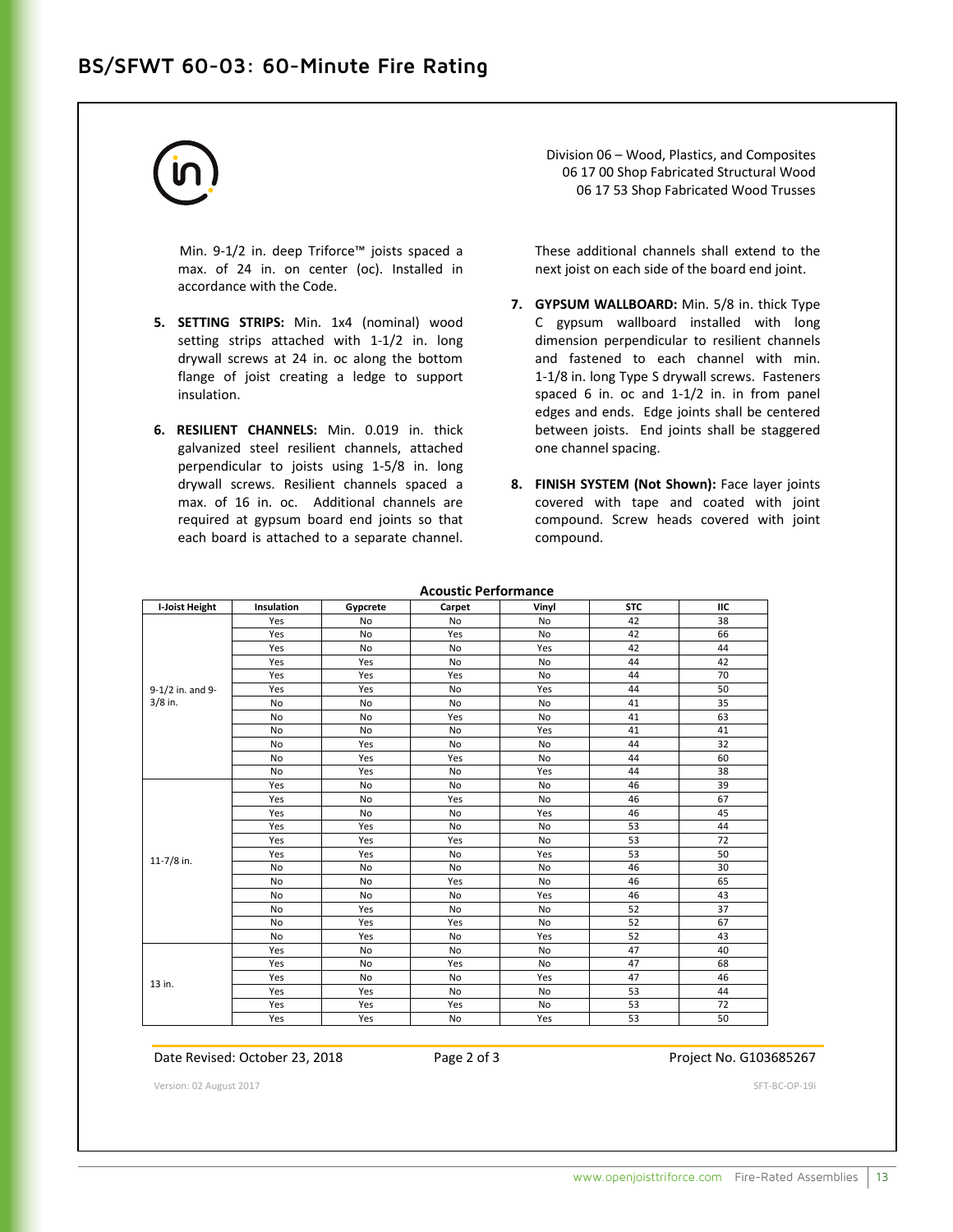## **BS/SFWT 60-03: 60-Minute Fire Rating**



Division 06 – Wood, Plastics, and Composites 06 17 00 Shop Fabricated Structural Wood 06 17 53 Shop Fabricated Wood Trusses

| I-Joist Height | <b>Insulation</b> | Gypcrete | Carpet | Vinyl | <b>STC</b> | ПC |
|----------------|-------------------|----------|--------|-------|------------|----|
|                | No                | No       | No     | No    | 46         | 30 |
|                | No                | No       | Yes    | No    | 46         | 65 |
| 13 in.         | No                | No       | No     | Yes   | 46         | 43 |
|                | No                | Yes      | No     | No    | 52         | 37 |
|                | No                | Yes      | Yes    | No    | 52         | 67 |
|                | No                | Yes      | No     | Yes   | 52         | 43 |
|                | Yes               | No       | No     | No    | 48         | 41 |
|                | Yes               | No       | Yes    | No    | 48         | 69 |
|                | Yes               | No       | No     | Yes   | 48         | 47 |
|                | Yes               | Yes      | No     | No    | 53         | 45 |
|                | Yes               | Yes      | Yes    | No    | 53         | 73 |
| 16 in.         | Yes               | Yes      | No     | Yes   | 53         | 51 |
|                | No                | No       | No     | No    | 47         | 31 |
|                | No                | No       | Yes    | No    | 47         | 65 |
|                | No                | No       | No     | Yes   | 47         | 43 |
|                | No                | Yes      | No     | No    | 53         | 38 |
|                | No                | Yes      | Yes    | No    | 53         | 68 |
|                | No                | Yes      | No     | Yes   | 53         | 44 |

## **Note:**

- Carpet and pad are 37 oz., 7/8 in. carpet with woven polypropylene backing and 40 oz. felt pad

- Vinyl flooring: Armstrong Starstep

- 3/4 in. Gypcrete 2000

- Insulation: 5-1/2 in. thick cellulose material (1.6 pcf density)

Date Revised: October 23, 2018 Page 3 of 3 Project No. G103685267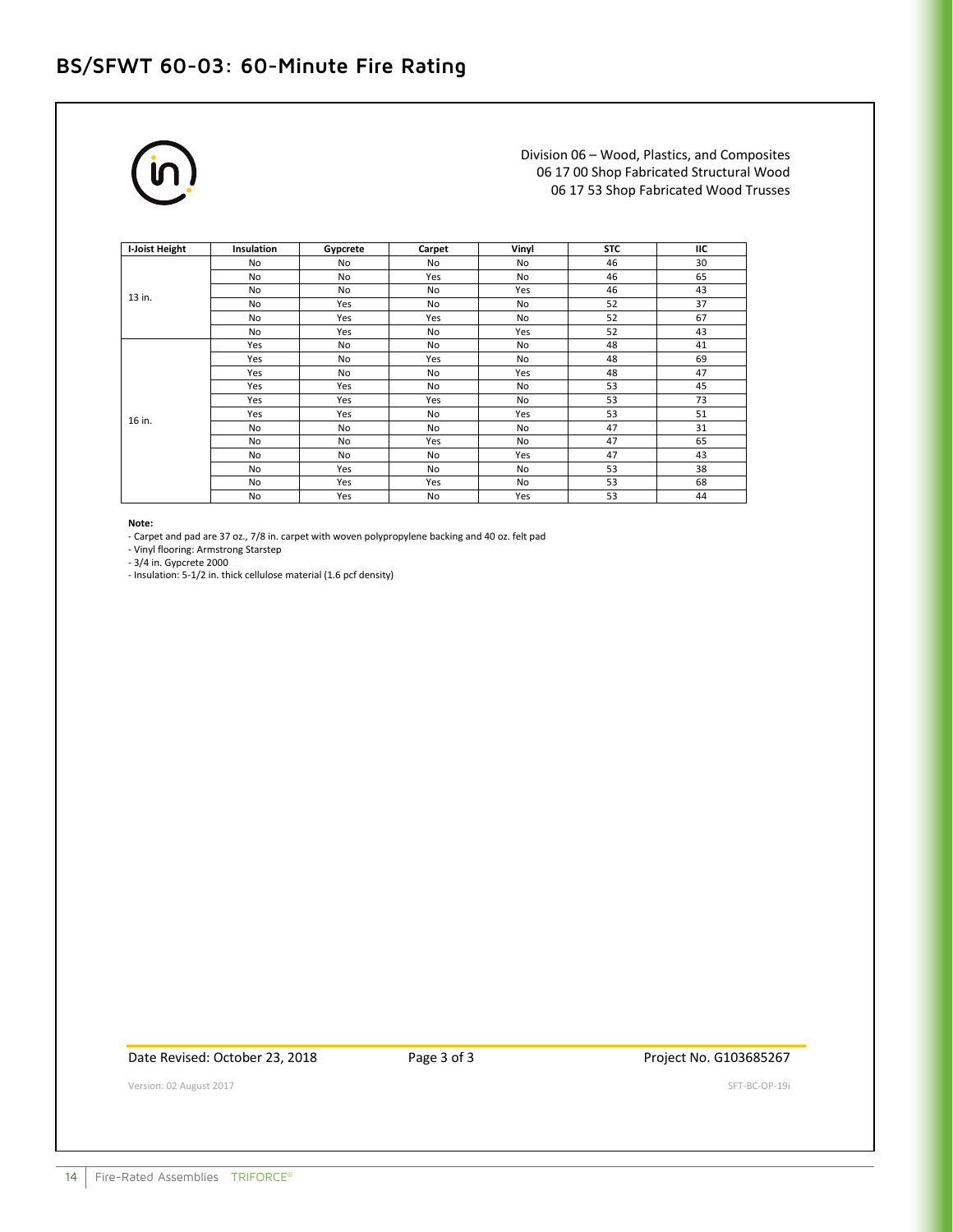# BS/SFWT 60-04: 60-Minute Fire Rating

intertek **Total Quality, Assured** 

Division 06 – Wood, Plastics, and Composites 06 17 00 Shop Fabricated Structural Wood 06 17 53 Shop Fabricated Wood Trusses

**Barrette Structural Inc. Design No. BS/SFWT 60-04 Load Bearing Fire Resistance Rated Roof/Ceiling, Floor/Ceiling Assembly Open Joist TRIFORCE™ Joist Series ASTM E119 and CAN/ULC S101 Rating: 1 Hour**



- **1. FLOOR TOPPING (Optional):** Gypsum concrete, lightweight or normal concrete topping. When used as a roof assembly, materials for a builtup roof covering that are described in an assembly that provides a Class A, B, or C rating on combustible wood decks may be used.
- **2. FLOOR SHEATHING:** Min. 23/32 in. thick tongue-and-groove wood sheathing, designed and installed per Code requirements. When used as a roof assembly, min. 1/2 in. thick wood sheathing may be used, when designed and installed per Code requirements.
- **3. INSULATION:** Min. 1 in. thick mineral wool insulation batts  $-6$  pcf (min.). Batts installed on top of furring channels and under bottom flange of joists with the sides butted against support clips. The ends of the batts shall be centered over furring channels and tightly butted.
- **4. CERTIFIED MANUFACTURER:** Barrette Structural Inc.

**CERTIFIED MODEL:** Open Joist TRIFORCE™ Joist Series

Date Revised: October 23, 2018 Page 1 of 3 Project No. G103685267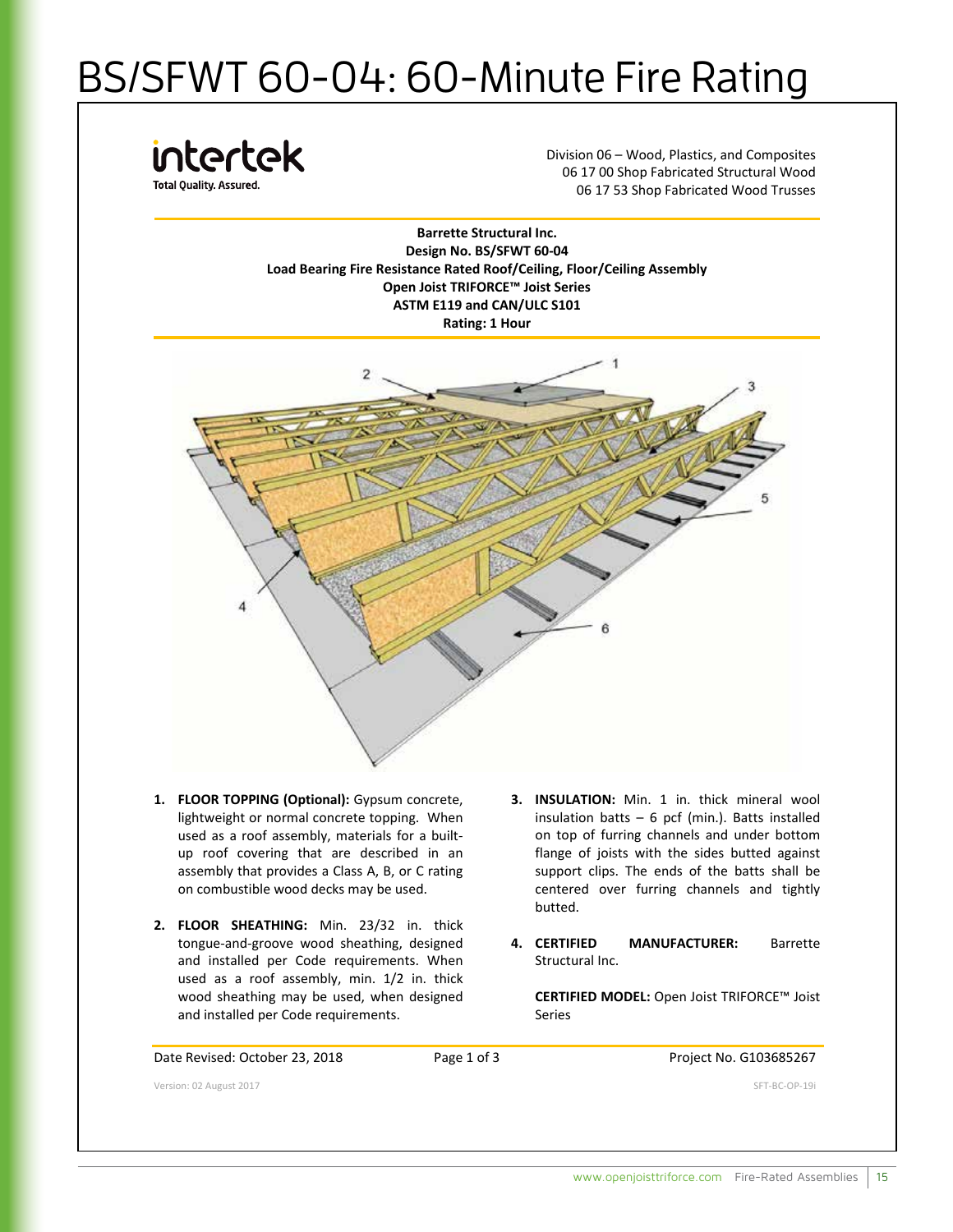Min. 9-1/2 in. deep Triforce™ joists spaced a max. of 24 in. on center (oc), (min.  $2 \times 3$ bottom flange dimensions). Installed in accordance with the Code.

**5. FURRING CHANNELS:** Min. 0.0179 in. thick galvanized steel hat-shaped furring channels attached perpendicular to joists spaced 24 in. oc. Channels secured to joists with Simpson Type CSC support clips at each intersection with the joists. Clips nailed to the side of joist bottom flange with one 1-1/2 in. long No 11 GA nail. Additional channels are required at gypsum board end joints so that each board is attached to a separate channel. These additional channels shall extend to the next joist on each side of the board end joint.

Division 06 – Wood, Plastics, and Composites 06 17 00 Shop Fabricated Structural Wood 06 17 53 Shop Fabricated Wood Trusses

- **6. GYPSUM WALLBOARD:** Min. 1/2 in. thick Type C gypsum wallboard. Wallboard installed with long dimension perpendicular to furring channels and fastened to each channel with min. 1 in. long Type S drywall screws. Fasteners spaced 12 in. oc in the field of the wallboard, 6 in. oc at wallboard end joints, and 1-1/2 in. from panel edges and ends. Edge joints shall be centered between joists. End joints shall be staggered one channel spacing and offset from insulation joints by a min. of one channel spacing.
- **7. FINISH SYSTEM (Not Shown):** Face layer joints covered with tape and coated with joint compound. Screw heads covered with joint compound.

| <b>Acoustic Performance</b> |            |           |           |           |            |     |  |
|-----------------------------|------------|-----------|-----------|-----------|------------|-----|--|
| I-Joist Height              | Insulation | Gypcrete  | Carpet    | Vinyl     | <b>STC</b> | IIC |  |
|                             | Yes        | No        | No        | No        | 42         | 38  |  |
|                             | Yes        | No        | Yes       | No        | 42         | 66  |  |
|                             | Yes        | No        | No        | Yes       | 42         | 44  |  |
|                             | Yes        | Yes       | <b>No</b> | No        | 44         | 42  |  |
|                             | Yes        | Yes       | Yes       | <b>No</b> | 44         | 70  |  |
| 9-1/2 in. and 9-            | Yes        | Yes       | No        | Yes       | 44         | 50  |  |
| $3/8$ in.                   | <b>No</b>  | <b>No</b> | <b>No</b> | <b>No</b> | 41         | 35  |  |
|                             | <b>No</b>  | <b>No</b> | Yes       | <b>No</b> | 41         | 63  |  |
|                             | No         | No        | No        | Yes       | 41         | 41  |  |
|                             | <b>No</b>  | Yes       | No        | No        | 44         | 32  |  |
|                             | <b>No</b>  | Yes       | Yes       | <b>No</b> | 44         | 60  |  |
|                             | <b>No</b>  | Yes       | No        | Yes       | 44         | 38  |  |
|                             | Yes        | No        | No        | No        | 46         | 39  |  |
|                             | Yes        | No        | Yes       | No        | 46         | 67  |  |
|                             | Yes        | No        | No        | Yes       | 46         | 45  |  |
|                             | Yes        | Yes       | <b>No</b> | <b>No</b> | 53         | 44  |  |
|                             | Yes        | Yes       | Yes       | <b>No</b> | 53         | 72  |  |
|                             | Yes        | Yes       | No        | Yes       | 53         | 50  |  |
| 11-7/8 in.                  | <b>No</b>  | No        | No        | No        | 46         | 30  |  |
|                             | <b>No</b>  | <b>No</b> | Yes       | <b>No</b> | 46         | 65  |  |
|                             | <b>No</b>  | No        | No        | Yes       | 46         | 43  |  |
|                             | <b>No</b>  | Yes       | No        | No        | 52         | 37  |  |
|                             | <b>No</b>  | Yes       | Yes       | <b>No</b> | 52         | 67  |  |
|                             | <b>No</b>  | Yes       | No        | Yes       | 52         | 43  |  |
|                             | Yes        | No        | <b>No</b> | No        | 47         | 40  |  |
|                             | Yes        | No        | Yes       | <b>No</b> | 47         | 68  |  |
|                             | Yes        | <b>No</b> | <b>No</b> | Yes       | 47         | 46  |  |
| 13 in.                      | Yes        | Yes       | No        | No        | 53         | 44  |  |
|                             | Yes        | Yes       | Yes       | <b>No</b> | 53         | 72  |  |
|                             | Yes        | Yes       | No        | Yes       | 53         | 50  |  |

**Acoustic Performance** 

## Date Revised: October 23, 2018 Page 2 of 3 Project No. G103685267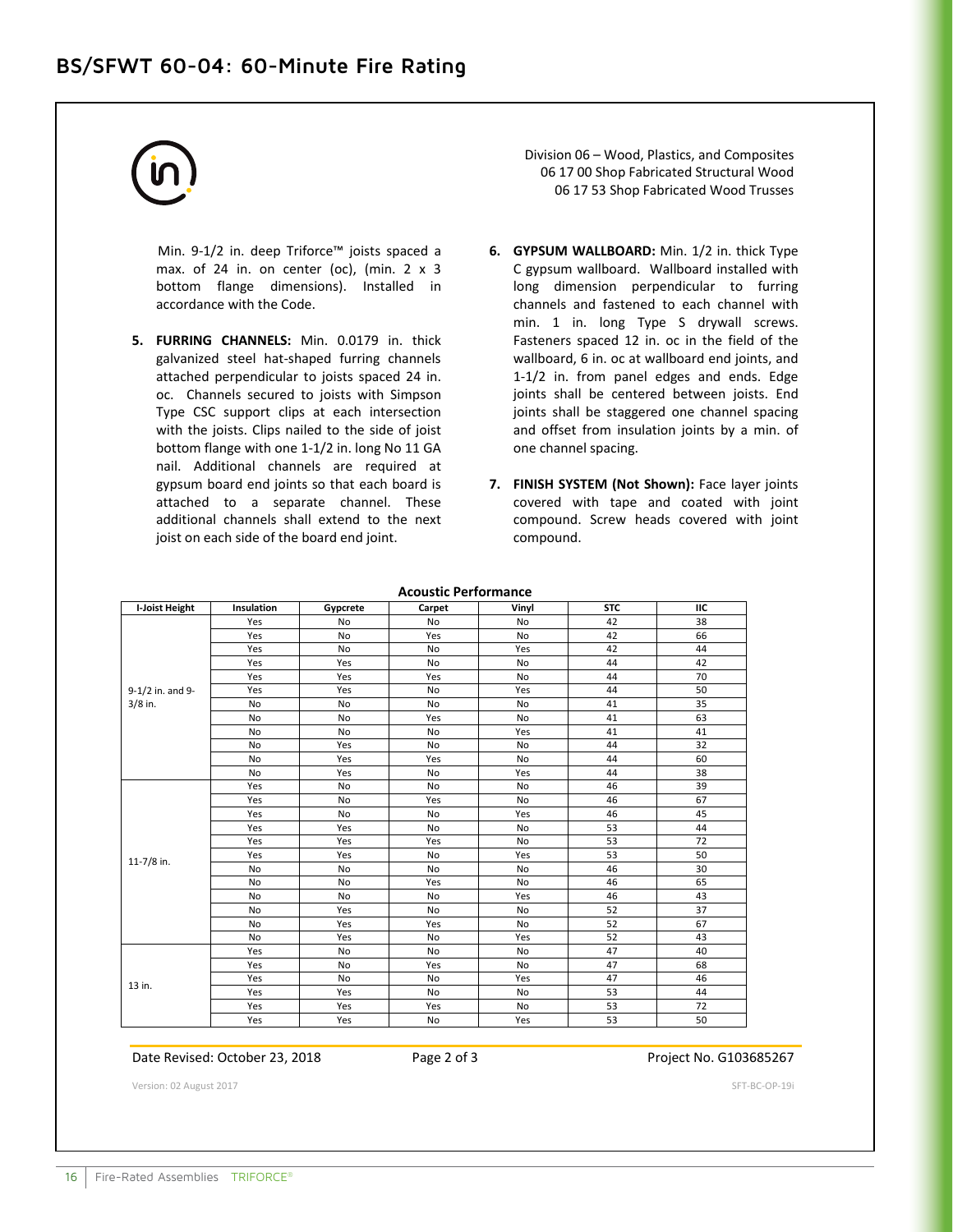## **BS/SFWT 60-04: 60-Minute Fire Rating**



Division 06 – Wood, Plastics, and Composites 06 17 00 Shop Fabricated Structural Wood 06 17 53 Shop Fabricated Wood Trusses

| I-Joist Height | <b>Insulation</b> | Gypcrete | Carpet | Vinyl     | <b>STC</b> | IIС |
|----------------|-------------------|----------|--------|-----------|------------|-----|
|                | No                | No       | No     | No        | 46         | 30  |
|                | No                | No       | Yes    | <b>No</b> | 46         | 65  |
|                | No                | No       | No     | Yes       | 46         | 43  |
| 13 in.         | No                | Yes      | No     | No        | 52         | 37  |
|                | No                | Yes      | Yes    | No        | 52         | 67  |
|                | No                | Yes      | No     | Yes       | 52         | 43  |
|                | Yes               | No       | No     | No        | 48         | 41  |
|                | Yes               | No       | Yes    | No        | 48         | 69  |
|                | Yes               | No       | No     | Yes       | 48         | 47  |
|                | Yes               | Yes      | No     | No        | 53         | 45  |
|                | Yes               | Yes      | Yes    | No        | 53         | 73  |
| 16 in.         | Yes               | Yes      | No     | Yes       | 53         | 51  |
|                | No                | No       | No     | No        | 47         | 31  |
|                | No                | No       | Yes    | No        | 47         | 65  |
|                | No                | No       | No     | Yes       | 47         | 43  |
|                | No                | Yes      | No     | No        | 53         | 38  |
|                | No                | Yes      | Yes    | No        | 53         | 68  |
|                | No                | Yes      | No     | Yes       | 53         | 44  |

**Note:**

- Carpet and pad are 37 oz., 7/8 in. carpet with woven polypropylene backing and 40 oz. felt pad

- Vinyl flooring: Armstrong Starstep

- 3/4 in. Gypcrete 2000

- Insulation: 5-1/2 in. thick cellulose material (1.6 pcf density)

Date Revised: October 23, 2018 Page 3 of 3 Project No. G103685267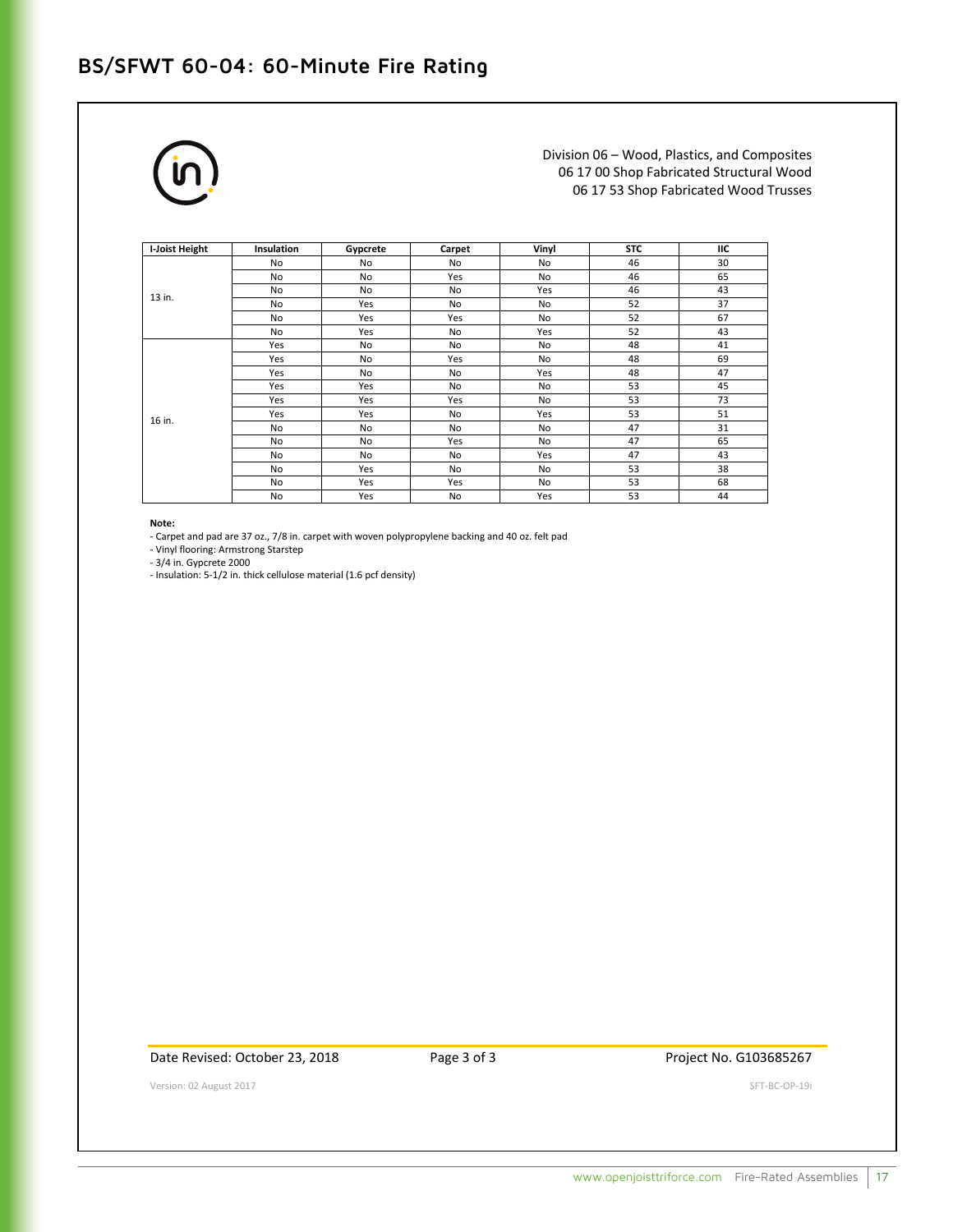# BS/SFWT 60-05 A and B: 60-Minute Fire Rating



- **1. FLOOR TOPPING:** Install one of the following sub-floor configurations:
	- A. Install two layers of nominal 23/32 in. thick tongue-and-groove wood sheathing. Apply a nominal 1/8 in. bead of adhesive meeting the following requirements: ASTM D 3498 Standard Specification for Adhesives for Field-Gluing Plywood to Lumber Framing for Floor Systems, meets American Plywood Association specifications AFG-01 and tested and approved for HUD-FHA application per specification UMB No. 60. along the top side of all wood trusses (Item

3) and in the flooring grooves. Apply the base layer of sheathing to the top side of the wood truss (Item 3) and secure using 2 in. long X 0.113 in. diameter smooth shank nails spaced 6 in. on center (oc) around the perimeter and 12 in. oc in the field. Install the face layer of sheathing over the base layer with a 24 in. overlap of the joints. Secure face layer using 3 in. long, 0.12 in. diameter smooth shank nails spaced 6 in. oc around the perimeter and 12 in. oc in the field.

Date Revised: November 16, 2018 Page 1 of 3 Project No. G101906129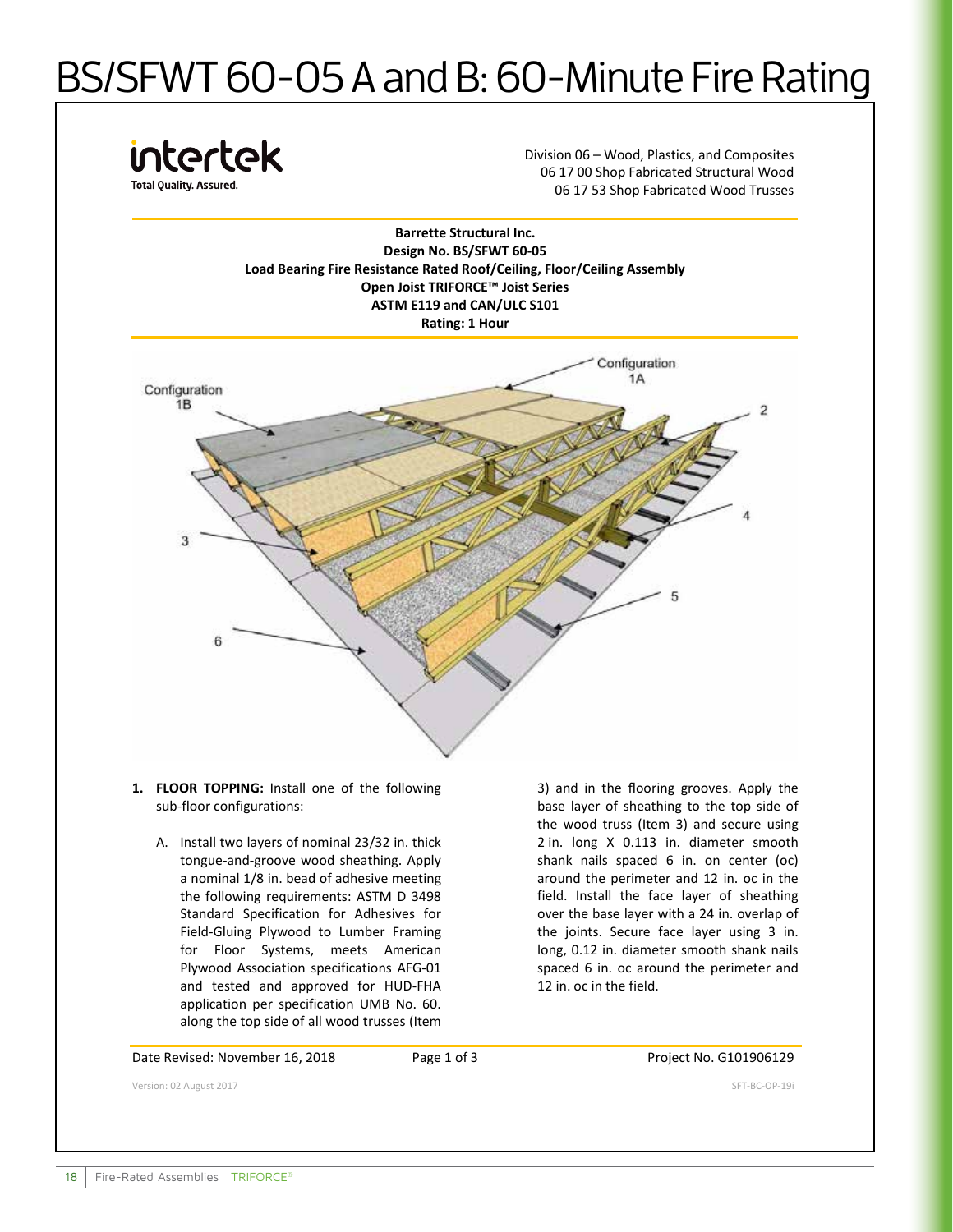## **BS/SFWT 60-05 A and B: 60-Minute Fire Rating**



- B. Install one layer of nominal 23/32 in. thick tongue-and-groove wood subfloor sheathing. Apply a nominal 1/8 in. bead of adhesive meeting the following requirements: ASTM D 3498 Standard Specification for Adhesives for Field- Gluing Plywood to Lumber Framing for Floor Systems, meets American Plywood Association specifications AFG-01 and tested and approved for HUD-FHA application per specification UMB No. 60. along the top side of all wood trusses (Item 3) and in the flooring grooves. Apply the sheathing to the top side of the wood truss (Item 3) and secure using 2 in. long, 0.113 in. diameter smooth shank nails spaced 6 in. oc around the perimeter and 12 in. oc in the field. Install a lightweight concrete (nominal 110 pcf density, 3000 psi compressive strength), normal weight concrete (nominal 150 pcf density, 3000 psi compressive strength), or proprietary gypsum/cement/sand topping (min. 100 pcf density, 1000 psi compressive strength). Min. topping thickness for lightweight concrete or normal weight concrete is 1-1/2 in. Min. topping thickness for proprietary gypsum/cement/sand topping is 3/4 in.
- **2. INSULATION:** Install min. 3 in. thick mineral wool insulation (min. 2.5 pcf) press fit between the bottom flanges of the wood truss (Item 3).
- **3. CERTIFIED MANUFACTURER:** Barrette Structural Inc.

**CERTIFIED MODEL:** Open Joist TRIFORCE™ Joist Series

Min. 9-1/2 in. Open Joist TRIFORCE™ Joists (with a min. end-web thickness of 3/8 in.) spaced a max. of 24 in. oc. Fasten wood truss Division 06 – Wood, Plastics, and Composites 06 17 00 Shop Fabricated Structural Wood 06 17 53 Shop Fabricated Wood Trusses

to rim board with 2-3/8 in. long, 8d common nails. Fasten 1 nail through the rim board into the end of each flange, and one on each side of the truss web into the bearing plate (not shown).

- **4. SUPPORT:** Install strongback consisting of 2×6 and 2×4 lumber. Install strongback through the closest bottom open truss to the center on the wood truss (Item 3). Secure 2×4 lumber to the wood truss (Item 3) using 3-1/4 in. long, 12d common nails and adhesive meeting the following requirements: ASTM D 3498 Standard Specification for Adhesives for Field-Gluing Plywood to Lumber Framing for Floor Systems, meets American Plywood Association specifications AFG-01 and tested and approved for HUD-FHA application per specification UMB No. 60. Secure 2×6 lumber (oriented vertically) to 2×4 lumber using 3-1/4 in. long, 12d common nails and adhesive meeting the specifications above. Secure the strongback to each wood truss (Item 3) using 3-1/4 in. long, 12d common nails and adhesive meeting the specifications above.
- **5. RESILIENT CHANNELS:** Install 1/2 in. deep, 2-1/8 in. wide nominal 25 GA galvanized steel "hat-shaped" (RC-2) channels spaced 16 in. oc and applied perpendicular to the wood truss (Item 3), ensuring channels are installed backto-back at butt joints of the gypsum board (Item 5). Secure resilient channels to the bottom flange of each of the wood truss (Item 4) using No. 6, 1-5/8 in. long Type W coarse thread drywall screws. When required for length, overlap the channel a min. 6 in. at a wood truss (Item 3) and secure both resilient channels to the wood truss (item 3) using a 1-5/8 in. Type W screw.

Date Revised: November 16, 2018 Page 2 of 3 Project No. G101906129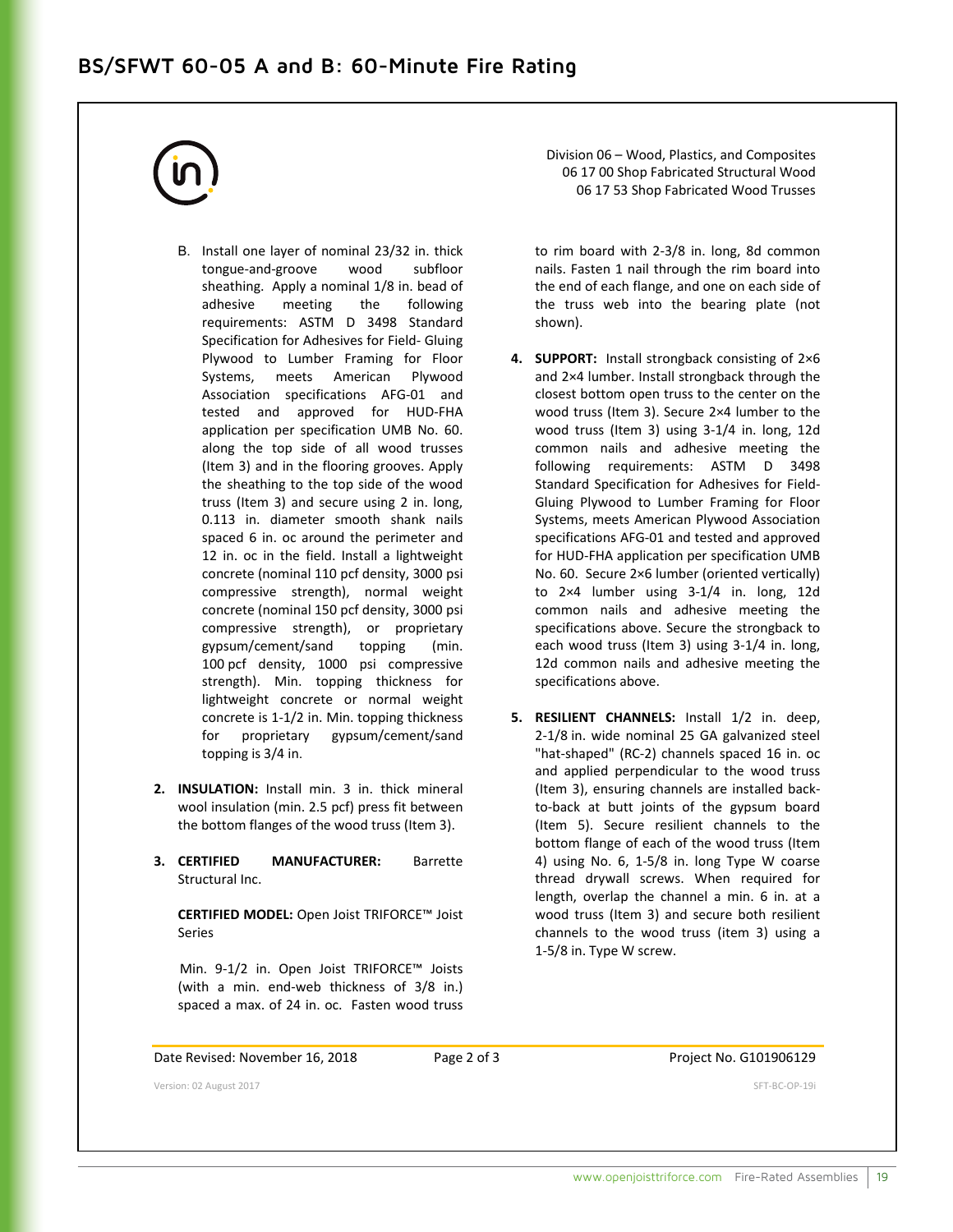- **6. GYPSUM WALLBOARD:** One layer of min. 5/8 in. thick Type C gypsum board of the following brands:
	- National Gypsum Company Gold Bond® BRAND Fire-Shield® C
	- American Gypsum FIREBLOC® Type C
	- American Gypsum M-BLOC<sup>®</sup> Type C
	- CertainTeed St-Gobain ProFoc® Type C
	- Georgia-Pacific ToughRock® Fireguard C
	- Lafarge Firecheck® Type C
	- CGC/USG Sheetrock® Firecode® C

Gypsum board installed with the long edge perpendicular to the resilient channel (Item 4). Division 06 – Wood, Plastics, and Composites 06 17 00 Shop Fabricated Structural Wood 06 17 53 Shop Fabricated Wood Trusses

Attach gypsum board to resilient channels (Item 4) using No. 6, 1-1/4 in. long Type S screws spaced 6 in. oc with a min. distance of 1-1/2 in. from the panel edges.

**7. JOINT TAPE AND COMPOUND (Not Shown):**  After gypsum board is attached, apply vinyl or casein, dry or premixed, joint compound to the exposed face of gypsum board in two coats to all exposed fastener heads and gypsum board joints. Embed a min. 2 in. wide paper, plastic, or fiberglass tape in first layer of compound over joints in gypsum board.

Date Revised: November 16, 2018 Page 3 of 3 Project No. G101906129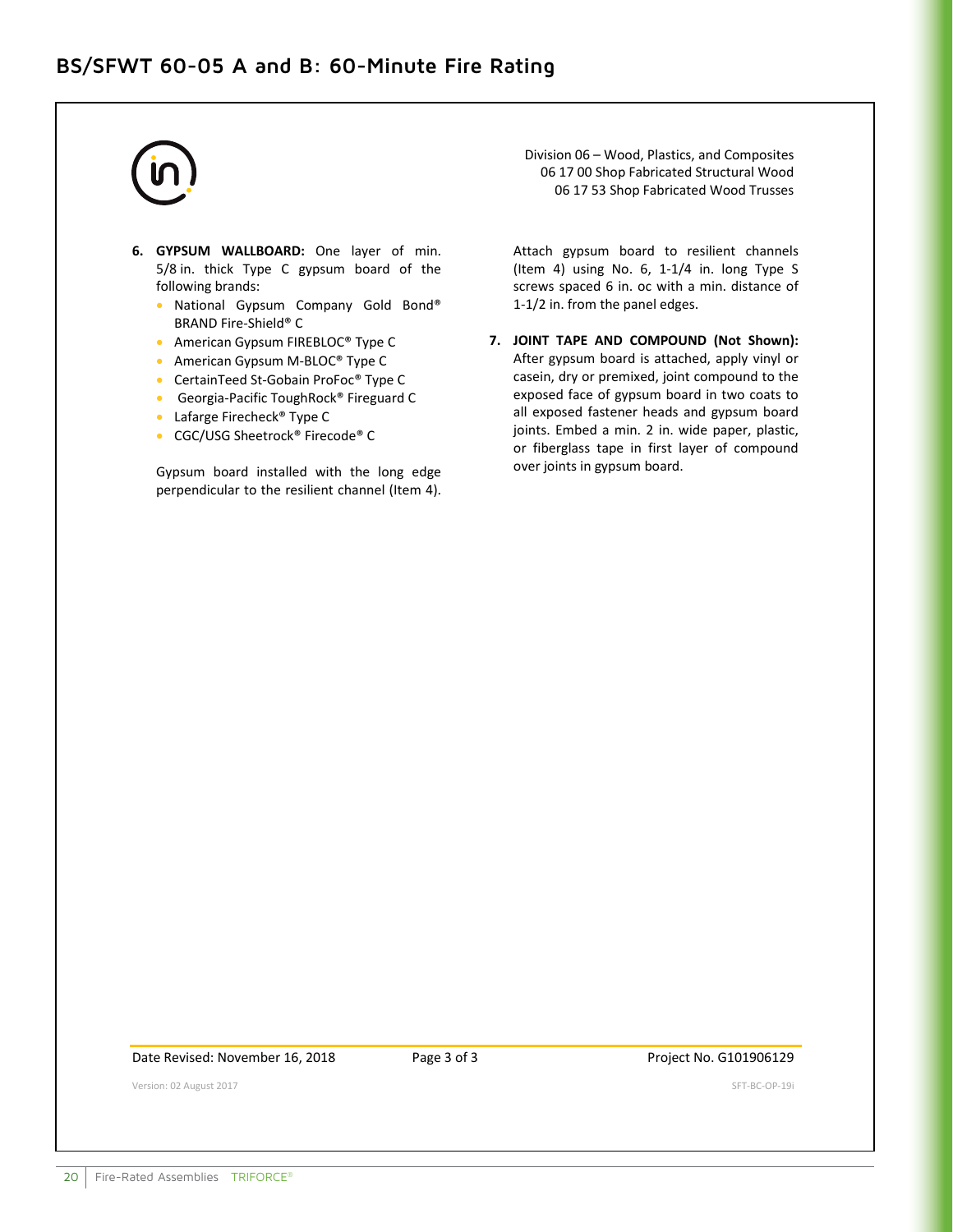# BS/SFWT 90-01: 90-Minute Fire Rating

intertek **Total Ouality, Assured.** 

Division 06 – Wood, Plastics, and Composites 06 17 00 Shop Fabricated Structural Wood 06 17 53 Shop Fabricated Wood Trusses

**Barrette Structural Inc. Design No. BS/SFWT 90-01 Load Bearing Fire Resistance Rated Roof/Ceiling, Floor/Ceiling Assembly Open Joist TRIFORCE™ Joist Series ASTM E119 and CAN/ULC S101 Rating: 1-1/2 Hour**



- **1. FLOOR TOPPING (Optional):** Gypsum concrete, lightweight or normal concrete topping. When used as a roof assembly, materials for a builtup roof covering that are described in an assembly that provides a Class A, B, or C rating on combustible wood decks may be used.
- **2. FLOOR SHEATHING:** Min. 5/8 in. thick wood sheathing, installed per Code requirements. When used as a roof assembly, min. 1/2 in. thick wood sheathing may be used, installed per Code requirements.
- **3. INSULATION:** Min. 1-1/2 in. thick mineral wool insulation batts – 2.5 pcf (min.). Batts installed on top of resilient channels with the sides butted against the sides of the joists. The ends of the batts shall be centered over resilient channels and tightly butted.
- **4. CERTIFIED MANUFACTURER:** Barrette Structural Inc.

**CERTIFIED MODEL:** Open Joist TRIFORCE™ Joist Series

## Date Revised: July 25, 2018 Page 1 of 2 Project No. G101906129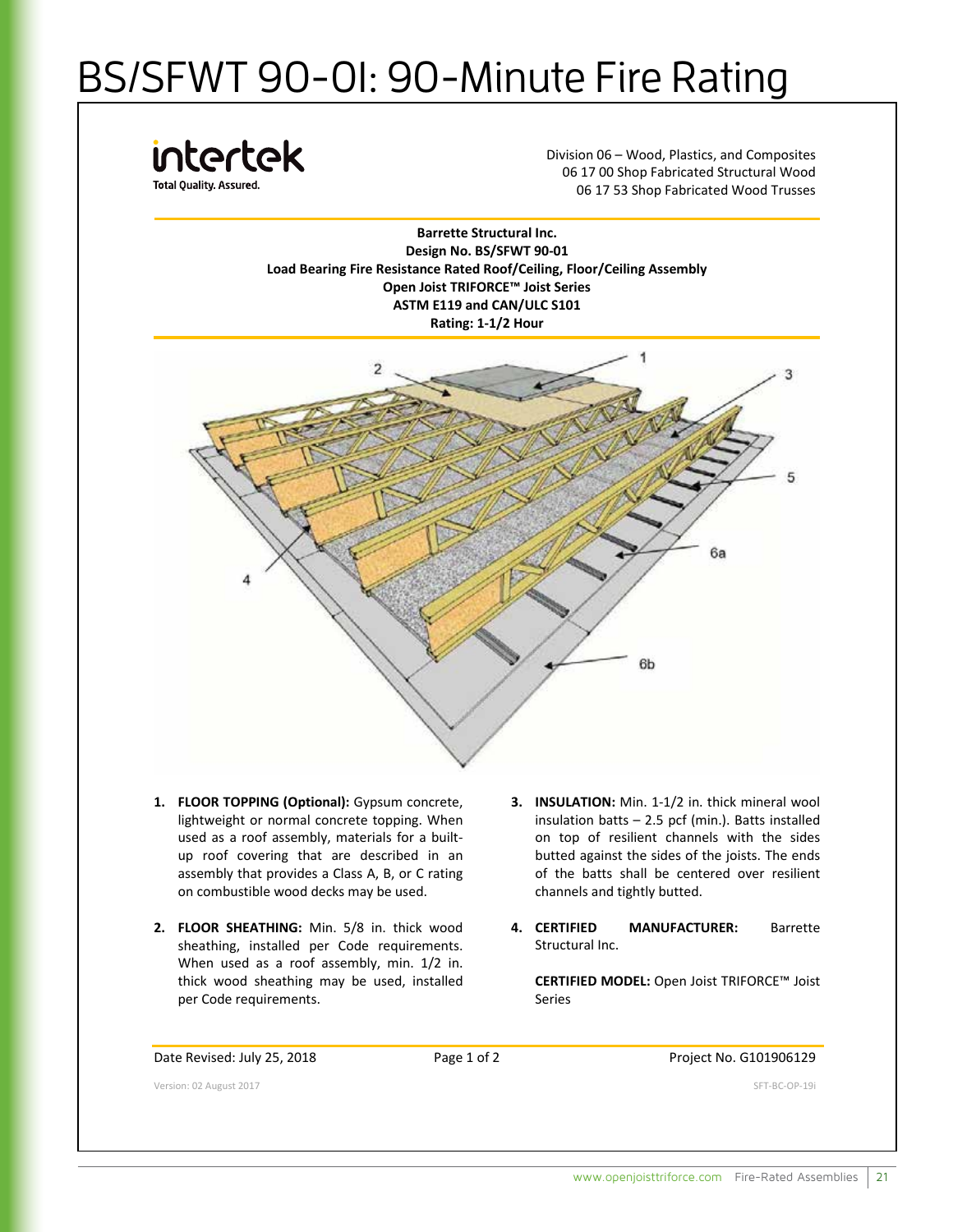Min. 9-1/2 in. deep Triforce™ joists spaced a max. of 24 in. on center (oc), (min. 2 x 3 flange dimensions). Installed in accordance with the Code.

- **5. RESILIENT CHANNELS:** Min. 0.019 in. thick galvanized steel resilient channels, attached perpendicular to joists using 1-5/8 in. long drywall screws. Resilient channels spaced 12 in. oc.
- **6. GYPSUM WALLBOARD:** Two layers of min. 5/8 in. thick Type C gypsum wallboard as follows:
	- 6a WALLBOARD BASE LAYER Base layer of wallboard attached to resilient channels using 1-1/4 in. Type S drywall screws at 12 in. oc. Edge joints shall be centered between joists. End joints shall be staggered one channel spacing.
- Division 06 Wood, Plastics, and Composites 06 17 00 Shop Fabricated Structural Wood 06 17 53 Shop Fabricated Wood Trusses
- 6b WALLBOARD FACE LAYER Face layer of wallboard attached to resilient channels through base layer using 1-5/8 in. Type S drywall screws spaced 12 in. oc, 6 in. at wallboard end joints, and 1-1/2 in. from panel edges and ends. Edge joints of wallboard face layer offset a distance equal to one joist spacing from those of base layer. End joints shall be offset from base layer joints by a min. of one channel spacing. Additionally, wallboard face layer attached to base layer with 1-1/2 in. Type G drywall screws spaced 8 in. oc, placed 1-1/2 in. from face layer end joints.
- **7. FINISH SYSTEM (Not Shown):** Face layer joints covered with tape and coated with joint compound. Screw heads covered with joint compound.

Date Revised: July 25, 2018 Page 2 of 2 Project No. G101906129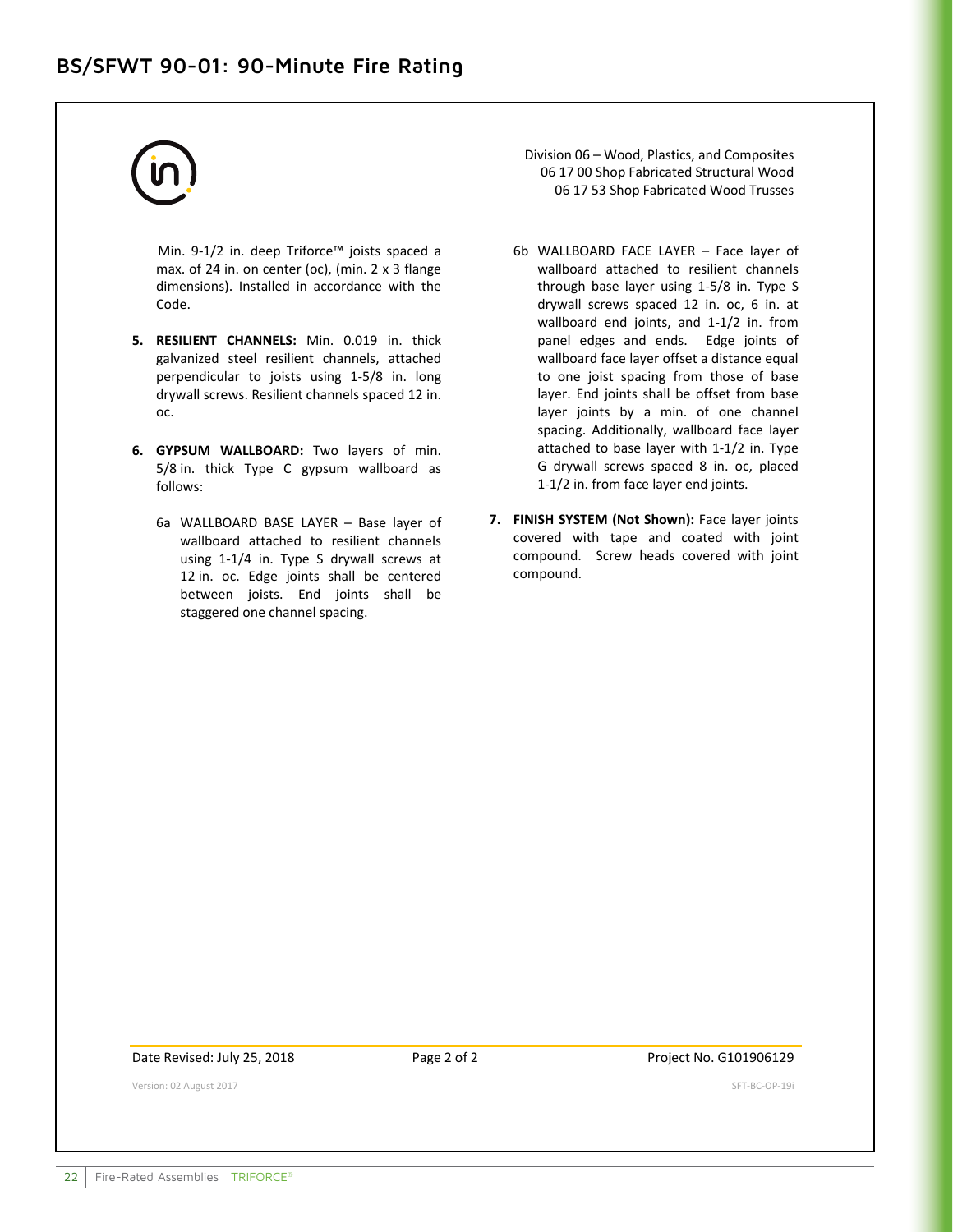# BS-SFWT 120-01: 120-Minute Fire Rating

intertek **Total Ouality, Assured.** 

Division 06 – Wood, Plastics, and Composites 06 17 00 Shop Fabricated Structural Wood 06 17 53 Shop Fabricated Wood Trusses





- **1. FLOOR TOPPING (Optional):** Gypsum concrete, lightweight or normal concrete topping. When used as a roof assembly, materials for a builtup roof covering that are described in an assembly that provides a Class A, B, or C rating on combustible wood decks may be used.
- **2. FLOOR SHEATHING:** Min. 5/8 in. thick wood sheathing, installed per Code requirements. When used as a roof assembly, min. 1/2 in. thick wood sheathing may be used, installed per Code requirements.
- **3. INSULATION (Optional):** When installed, insulation shall be supported by stay wires spaced 12 in. on center (oc).
- **4. CERTIFIED MANUFACTURER:** Barrette Structural Inc.

**CERTIFIED MODEL:** Open Joist TRIFORCE™ Joist Series

## Date Revised: July 25, 2018 **Page 1 of 2** Project No. G101906129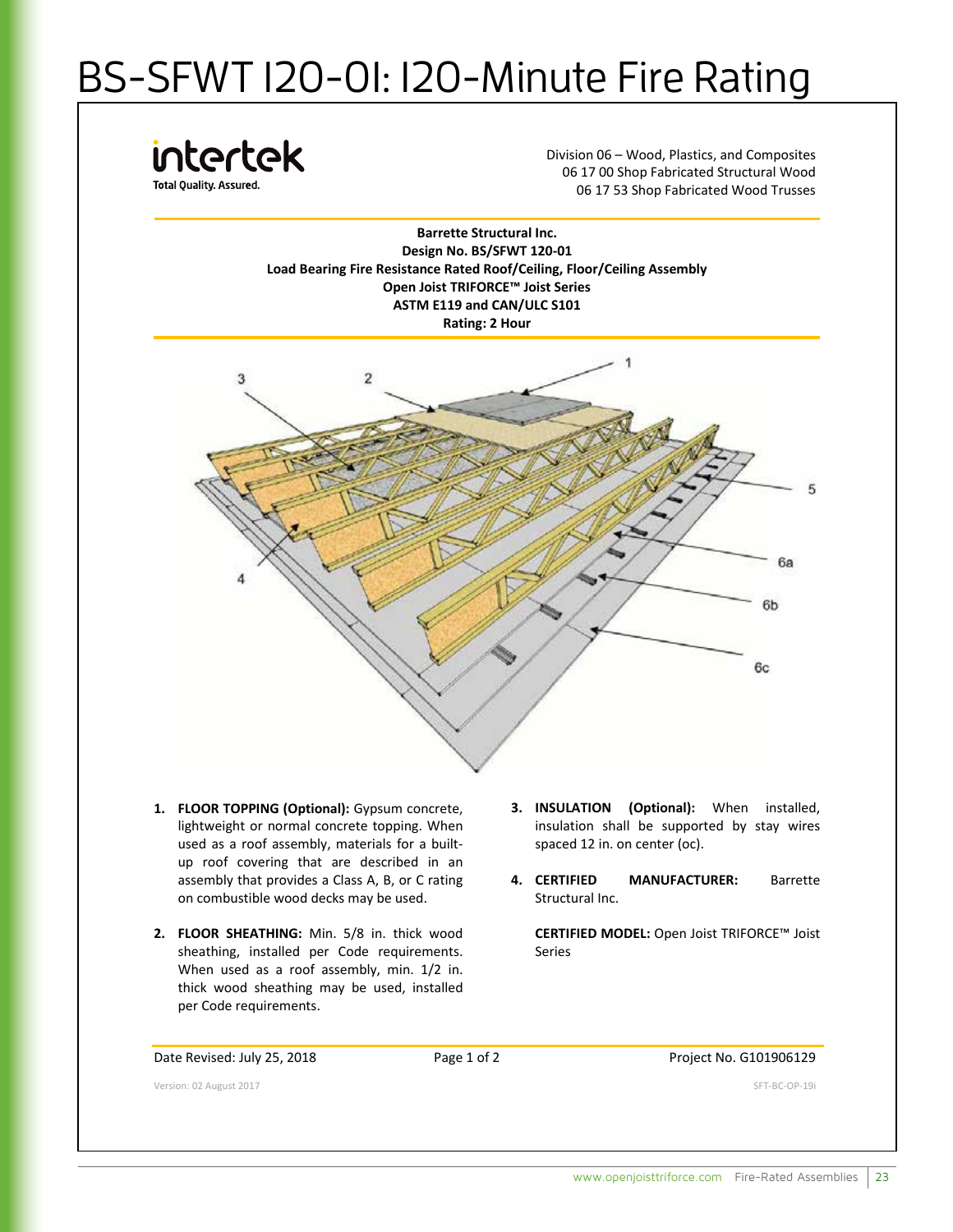Min. 9-1/2 in. deep Triforce™ joists spaced a max. of 24 in. on center (oc), (min. 2 x 3 flange dimensions). Installed in accordance with the Code.

- **5. RESILIENT CHANNELS:** Min. 0.019 in. thick galvanized steel resilient channels, attached perpendicular to joists using 1-5/8 in. long drywall screws. Resilient channels spaced 16 in. oc (channels installed after the first layer and used to support the second and third layers of gypsum wallboard).
- **6. GYPSUM WALLBOARD:** Three layers of min. 5/8 in. thick Type C gypsum wallboard as follows:
	- 6a WALLBOARD BASE LAYER Base layer of wallboard installed perpendicular to the joists and directly attached to the bottom flange using 1-5/8 in. Type S drywall screws at 12 in. oc. End joints of wallboard centered on bottom flange and staggered a min. of one joist spacing.
	- 6b WALLBOARD MIDDLE LAYER Middle layer of wallboard attached to furring channels

Division 06 – Wood, Plastics, and Composites 06 17 00 Shop Fabricated Structural Wood 06 17 53 Shop Fabricated Wood Trusses

using 1 in. Type S drywall screws spaced 12 in. oc, with the long dimension of wallboard perpendicular to furring channels. Edge joints shall be centered on the joists and offset a min. of one joist spacing from base layer end joints. End joints staggered a min. of one channel spacing and offset from the edge joints in the base layer a min. of one channel spacing.

- 6c WALLBOARD FACE LAYER Face layer of wallboard attached to channels through middle layer using 1-5/8 in. Type S drywall screws spaced 8 in. oc. Edge joints of face layer of wallboard shall be centered on the joists and offset a min. distance equal to the joist spacing from those of middle layer. End joints of face layer of wallboard staggered a min. of one channel spacing with respect to the middle layer end joint and base layer edge joint.
- **7. FINISH SYSTEM (Not Shown):** Face layer joints covered with tape and coated with joint compound. Screw heads covered with joint compound.

Date Revised: July 25, 2018 Page 2 of 2 Project No. G101906129